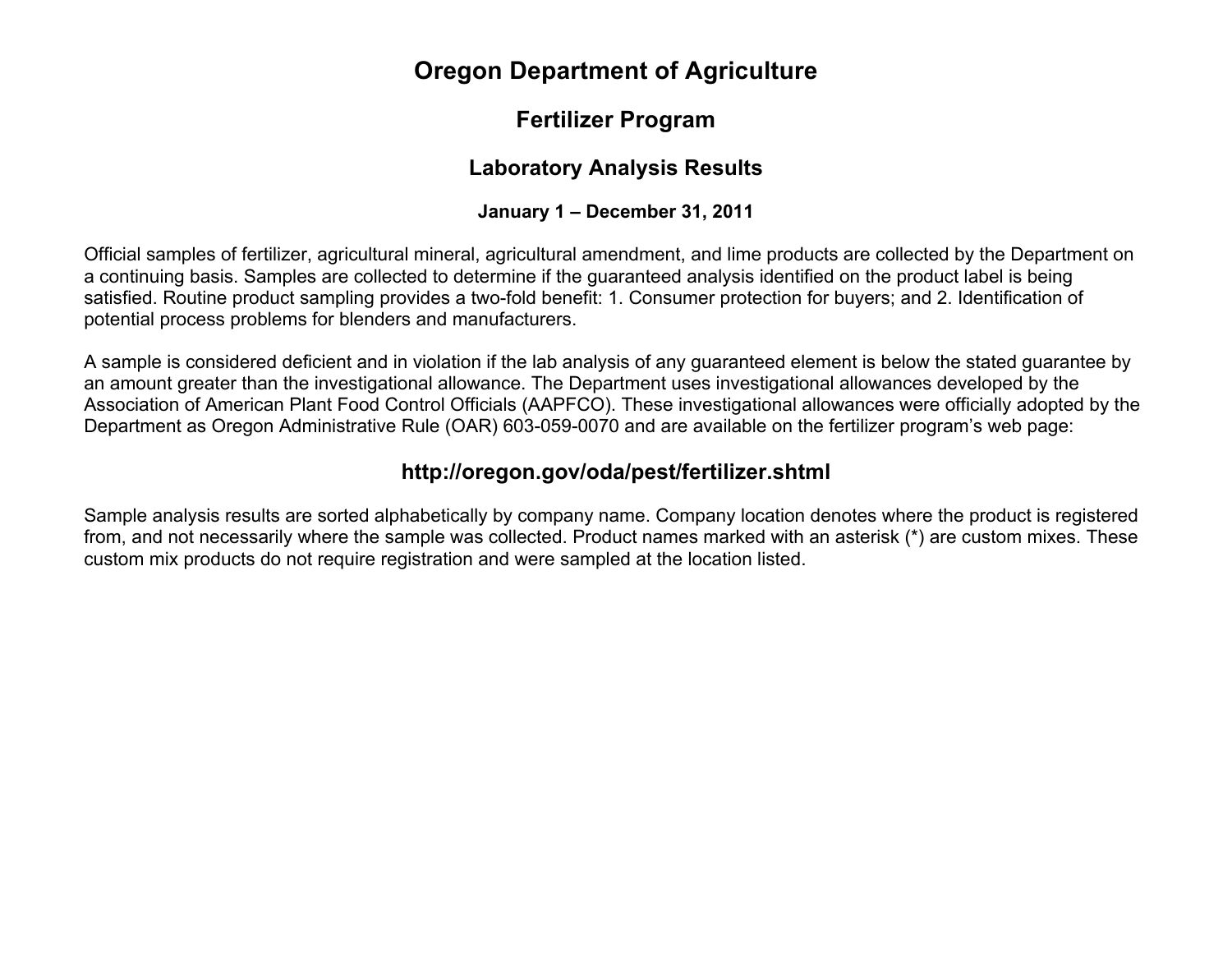|                                                                     |                                                                                              | <b>Registration Status</b> |                    |                                                                                                  | Lab                                                   | Label                                        |                                                         |
|---------------------------------------------------------------------|----------------------------------------------------------------------------------------------|----------------------------|--------------------|--------------------------------------------------------------------------------------------------|-------------------------------------------------------|----------------------------------------------|---------------------------------------------------------|
| Company                                                             | <b>Product</b>                                                                               | at Sampling                | <b>Mislabeled?</b> | <b>Element</b>                                                                                   | <b>Analysis</b>                                       | Guarantee                                    | Deficient?                                              |
| <b>Advanced Nutrients</b><br>Brandenburg, Kentucky                  | 4-0-0 Micro                                                                                  | Registered                 | <b>No</b>          | Total Nitrogen (N)<br>Calcium (Ca)<br>Magnesium (Mg)<br>Boron (B)<br>Iron (Fe)<br>Manganese (Mn) | 4.2%<br>5.1%<br>0.0009%<br>0.0082%<br>0.07%<br>0.018% | 4%<br>5%<br>0.23%<br>0.01%<br>0.08%<br>0.03% | <b>No</b><br>No<br><b>Yes</b><br>No<br>No<br><b>Yes</b> |
| <b>Advanced Nutrients</b><br>Brandenburg, Kentucky                  | 0-1-2 Bud Ignitor<br>(w/potassium sulfate<br>& kelp)                                         | Registered                 | No                 | Total Nitrogen (N)<br>Available Phosphate (P <sub>2</sub> O <sub>5</sub> )                       | 1.1%<br>2.6%                                          | $1\%$<br>2%                                  | No<br>No                                                |
| Agri-Gro Marketing, Inc.<br>Doniphan, Missouri                      | <b>Bountiful Harvest All</b><br><b>Natural Bio-Stimulant</b><br>"For Everything You<br>Grow" | <b>Unregistered</b>        | <b>Yes</b>         | Boron (B)<br>Iron (Fe)<br>Zinc(Zn)                                                               | 0.0545%<br>0.112%<br>0.128%                           | 0.03%<br>0.1%<br>0.05%                       | <b>No</b><br>No<br>No                                   |
| <b>Agro-Culture Liquid Fertilizers</b><br>St. Johns, Michigan       | Agro-Culture Liquid<br>Fertilizers $27-0-0 + 1(S)$<br>Nitrogen High NRG-N                    | Registered                 | No                 | Total Nitrogen (N)<br>Sulfur (S)                                                                 | 28%<br>1.1%                                           | 27%<br>$1\%$                                 | No<br>No                                                |
|                                                                     | Agro-Culture Liquid<br>Fertilizers 6% Copper                                                 | <b>Unregistered</b>        | No                 | Copper (Cu)                                                                                      | 6.1%                                                  | 6%                                           | <b>No</b>                                               |
|                                                                     | Microlink Linking Yield to<br>Potential Manganese 4%<br>Manganese                            | Registered                 | No                 | Manganese (Mn)                                                                                   | 4%                                                    | 4%                                           | No                                                      |
| <b>Ag Specialties, LLC</b><br>Tigard, Oregon                        | Ag Specialties Ferrous<br>Sulfate (Monohydrate)<br>Large Granular                            | Registered                 | No                 | Sulfur (S)<br>Iron (Fe)                                                                          | 16%<br>33%                                            | 16%<br>30%                                   | <b>No</b><br>No                                         |
| <b>Allied Imports and Logistics</b><br>South Lake Tahoe, California | House & Garden Van<br>de Zwaan 0-0.7-0.6<br><b>Top Booster</b>                               | Registered                 | <b>Yes</b>         | Available Phosphate (P <sub>2</sub> O <sub>5</sub> )<br>Soluble Potash (K <sub>2</sub> O)        | 7.3%<br>6.5%                                          | 0.7%<br>0.6%                                 | No<br>No                                                |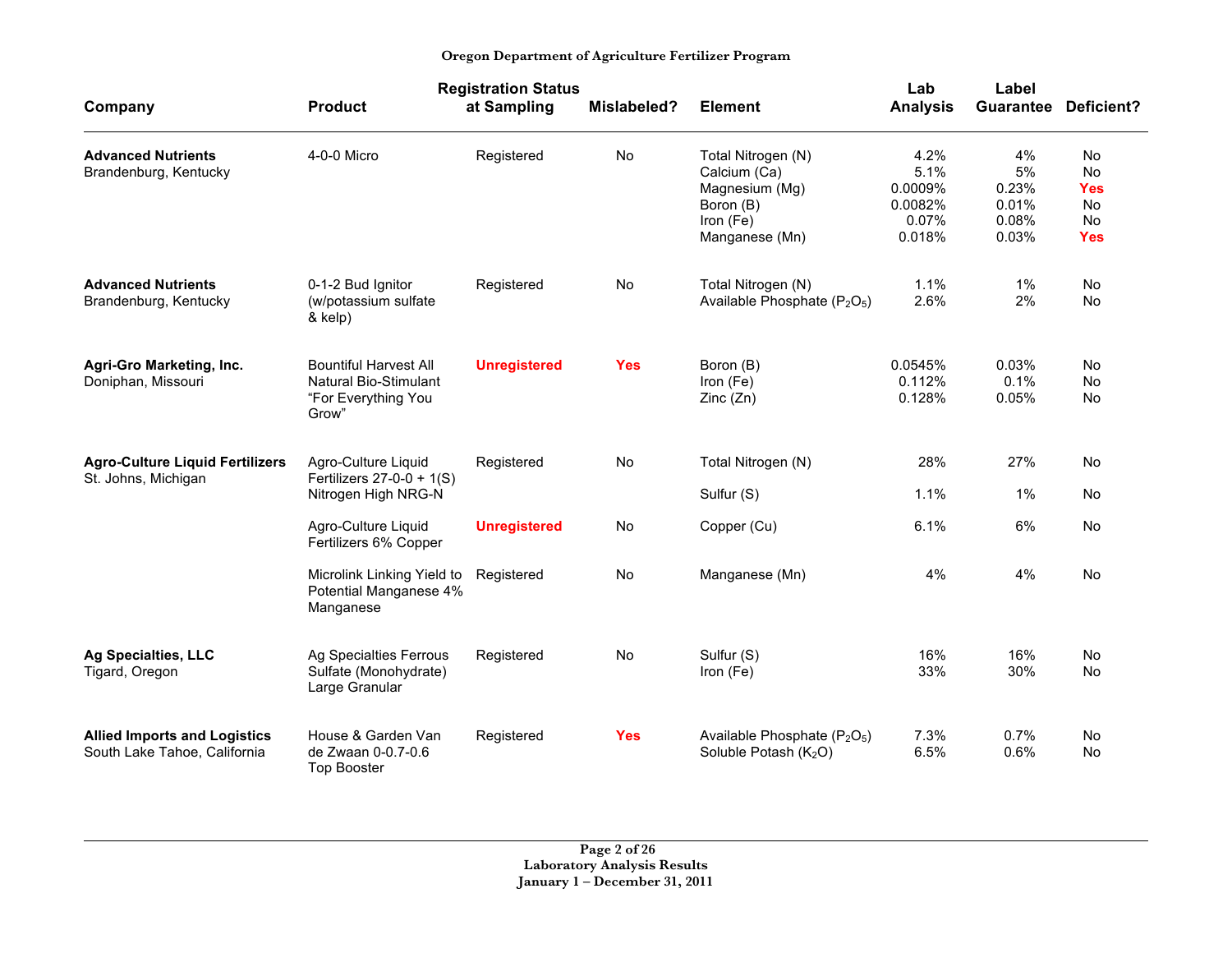|                         |                            | <b>Registration Status</b> |             |                                                      | Lab             | Label            |                   |
|-------------------------|----------------------------|----------------------------|-------------|------------------------------------------------------|-----------------|------------------|-------------------|
| Company                 | <b>Product</b>             | at Sampling                | Mislabeled? | <b>Element</b>                                       | <b>Analysis</b> | <b>Guarantee</b> | <b>Deficient?</b> |
| Algoflash America, Inc. | Algoflash 6-4-6 Fertilizer | <b>Unregistered</b>        | <b>Yes</b>  | Total Nitrogen (N)                                   | 6.12%           | 6%               | No                |
| Jacksonville, Florida   | Gel Green & Flowering      |                            |             | Available Phosphate (P <sub>2</sub> O <sub>5</sub> ) | 4.47%           | 4%               | No                |
|                         | Plants with                |                            |             | Soluble Potash (K <sub>2</sub> O)                    | 6.31%           | 6%               | No                |
|                         | Micronutrient              |                            |             | Magnesium (Mg)                                       | 1.39%           | 2%               | <b>Yes</b>        |
|                         |                            |                            |             | Molybdenum (Mo)                                      | 0.00188%        | 0.001%           | <b>No</b>         |
|                         | Algoflash 4-6-7 Fertilizer | <b>Unregistered</b>        | <b>Yes</b>  | Total Nitrogen (N)                                   | 4.2%            | 4%               | No                |
|                         | Flowering Plants with      |                            |             | Available Phosphate (P <sub>2</sub> O <sub>5</sub> ) | 6.07%           | 6%               | No                |
|                         | Micro - Nutrients          |                            |             | Soluble Potash (K <sub>2</sub> O)                    | 8.89%           | 7%               | No                |
|                         |                            |                            |             | Magnesium (Mg)                                       | 0.633%          | 0.6%             | No                |
|                         |                            |                            |             | Sulfur (S)                                           | 0.99%           | 0.8%             | No                |
|                         |                            |                            |             | Boron (B)                                            | 0.0171%         | 0.01%            | No                |
|                         |                            |                            |             | Copper (Cu)                                          | 0.002%          | 0.002%           | No                |
|                         |                            |                            |             | Iron (Fe)                                            | 0.057%          | 0.02%            | No                |
|                         |                            |                            |             | Manganese (Mn)                                       | 0.0224%         | 0.02%            | No                |
|                         |                            |                            |             | Molybdenum (Mo)                                      | 0.00132%        | 0.001%           | No                |
|                         |                            |                            |             | Zinc(Zn)                                             | 0.0161%         | 0.0125%          | No                |
|                         | Algoflash 4-6-4 Fertilizer | <b>Unregistered</b>        | <b>Yes</b>  | Total Nitrogen (N)                                   | 4%              | 4%               | No                |
|                         | Orchids with               |                            |             | Available Phosphate (P <sub>2</sub> O <sub>5</sub> ) | 6.38%           | 6%               | No                |
|                         | Micro - Nutrients          |                            |             | Soluble Potash (K <sub>2</sub> O)                    | 7.1%            | 6%               | No                |
|                         |                            |                            |             | Magnesium (Mg)                                       | 0.137%          | 0.2%             | No                |
|                         |                            |                            |             | Sulfur (S)                                           | 0.214%          | 0.16%            | <b>No</b>         |
|                         |                            |                            |             | Boron (B)                                            | 0.0161%         | 0.01%            | No                |
|                         |                            |                            |             | Copper (Cu)                                          | 0.0021%         | 0.002%           | No                |
|                         |                            |                            |             | Iron (Fe)                                            | 0.024%          | 0.02%            | No                |
|                         |                            |                            |             | Manganese (Mn)                                       | 0.0124%         | 0.01%            | No                |
|                         |                            |                            |             | Molybdenum (Mo)                                      | 0.0013%         | 0.001%           | No                |
|                         |                            |                            |             | Zinc(Zn)                                             | 0.0021%         | 0.002%           | No                |
|                         | Algoflash 6-5-6 Fertilizer | <b>Unregistered</b>        | <b>Yes</b>  | Total Nitrogen (N)                                   | 5.9%            | 6%               | No                |
|                         | House Plants with          |                            |             | Available Phosphate (P <sub>2</sub> O <sub>5</sub> ) | 6.49%           | 5%               | No                |
|                         | Micro - Nutrients          |                            |             | Soluble Potash (K <sub>2</sub> O)                    | 7.11%           | 6%               | No                |
|                         |                            |                            |             | Boron (B)                                            | 0.0185%         | 0.01%            | <b>No</b>         |
|                         |                            |                            |             | Copper (Cu)                                          | 0.0022%         | 0.002%           | No                |
|                         |                            |                            |             | Iron (Fe)                                            | 0.073%          | 0.05%            | No                |
|                         |                            |                            |             | Manganese (Mn)                                       | 0.0266%         | 0.02%            | No                |
|                         |                            |                            |             | Molybdenum (Mo)                                      | 0.00146%        | 0.001%           | No                |
|                         |                            |                            |             | Zinc(Zn)                                             | 0.0168%         | 0.0125%          | No                |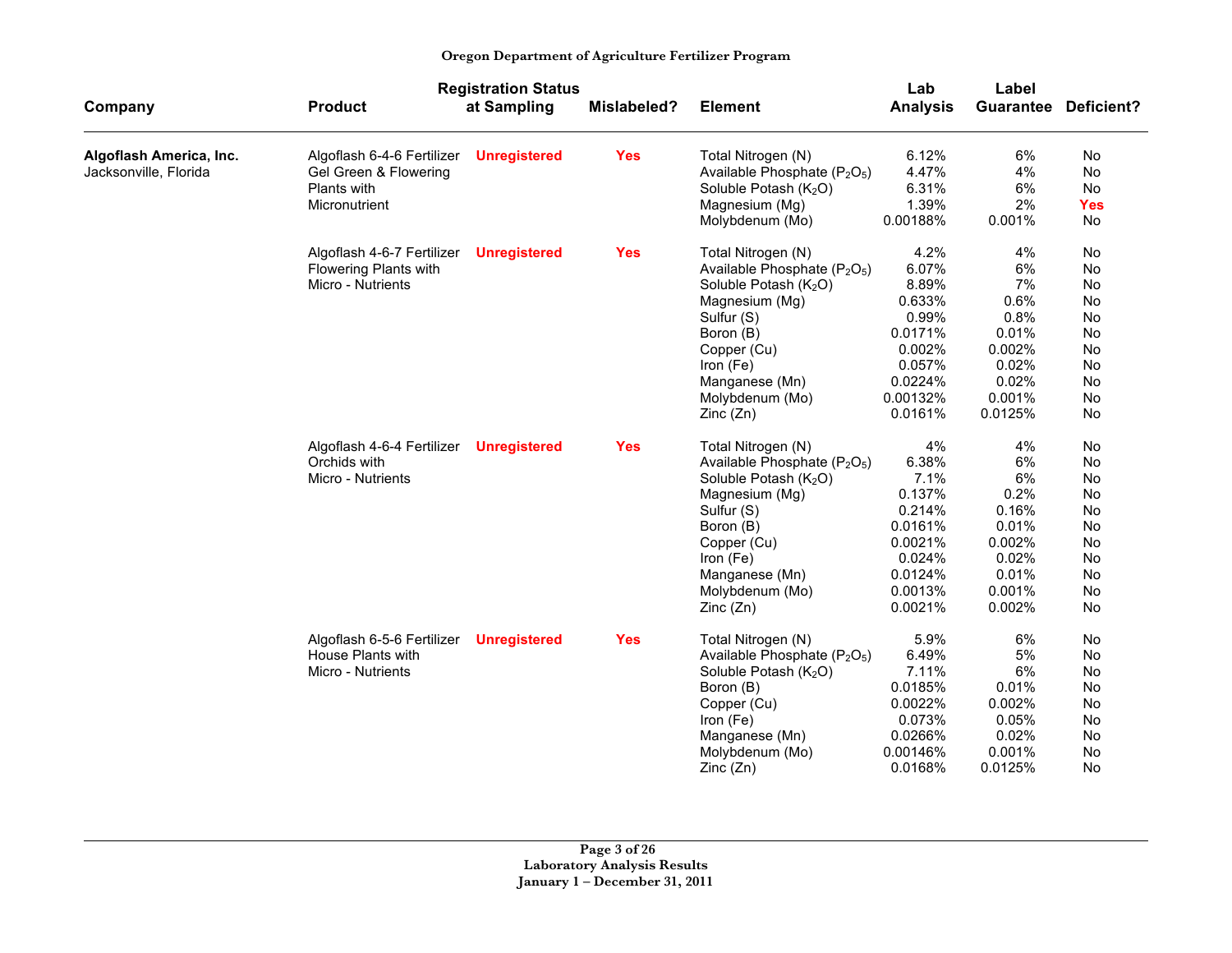|                         |                            | <b>Registration Status</b> |             |                                                      | Lab             | Label            |                   |
|-------------------------|----------------------------|----------------------------|-------------|------------------------------------------------------|-----------------|------------------|-------------------|
| Company                 | <b>Product</b>             | at Sampling                | Mislabeled? | <b>Element</b>                                       | <b>Analysis</b> | <b>Guarantee</b> | <b>Deficient?</b> |
| Algoflash America, Inc. | Algoflash 4-6-8 Fertilizer | <b>Unregistered</b>        | <b>Yes</b>  | Total Nitrogen (N)                                   | 3.87%           | 4%               | No                |
| Jacksonville, Florida   | Geranium and Balcony       |                            |             | Available Phosphate (P <sub>2</sub> O <sub>5</sub> ) | 6.06%           | 6%               | <b>No</b>         |
|                         | Plants with Micro -        |                            |             | Soluble Potash (K <sub>2</sub> O)                    | 8.73%           | 8%               | No                |
|                         | <b>Nutrients</b>           |                            |             | Magnesium (Mg)                                       | 0.676%          | 0.6%             | No                |
|                         |                            |                            |             | Sulfur (S)                                           | 0.963%          | 0.8%             | No                |
|                         |                            |                            |             | Boron (B)                                            | 0.0174%         | 0.01%            | No                |
|                         |                            |                            |             | Copper (Cu)                                          | 0.0022%         | 0.002%           | No                |
|                         |                            |                            |             | Iron (Fe)                                            | 0.058%          | 0.05%            | No                |
|                         |                            |                            |             | Manganese (Mn)                                       | 0.0232%         | 0.02%            | No                |
|                         |                            |                            |             | Molybdenum (Mo)                                      | 0.00133%        | 0.001%           | No                |
|                         |                            |                            |             | Zinc(Zn)                                             | 0.0167%         | 0.0125%          | No                |
|                         | Algoflash 6-6-6 Liquid     | <b>Unregistered</b>        | <b>Yes</b>  | Total Nitrogen (N)                                   | 5.93%           | 6%               | No                |
|                         | Fertilizer All Purpose     |                            |             | Available Phosphate (P <sub>2</sub> O <sub>5</sub> ) | 6.68%           | 6%               | No                |
|                         | with Micro - Nutrients     |                            |             | Soluble Potash (K <sub>2</sub> O)                    | 6.95%           | 6%               | No                |
|                         |                            |                            |             | Magnesium (Mg)                                       | 0.691%          | 0.6%             | No                |
|                         |                            |                            |             | Sulfur (S)                                           | 0.993%          | 0.8%             | No                |
|                         |                            |                            |             | Boron (B)                                            | 0.0169%         | 0.01%            | No                |
|                         |                            |                            |             | Copper (Cu)                                          | 0.002%          | 0.002%           | No                |
|                         |                            |                            |             | Iron (Fe)                                            | 0.058%          | 0.05%            | No                |
|                         |                            |                            |             | Manganese (Mn)                                       | 0.0237%         | 0.02%            | No                |
|                         |                            |                            |             | Molybdenum (Mo)                                      | 0.00129%        | 0.001%           | No                |
|                         |                            |                            |             | Zinc(Zn)                                             | 0.0164%         | 0.0125%          | No                |
|                         | Algoflash 2-1-2 Soins      | <b>Unregistered</b>        | <b>Yes</b>  | Total Nitrogen (N)                                   | 2.59%           | 2%               | No                |
|                         | Liquide Regenerateur       |                            |             | Available Phosphate (P <sub>2</sub> O <sub>5</sub> ) | 1.33%           | 1%               | No                |
|                         | Oligo-éléments Pour        |                            |             | Soluble Potash (K <sub>2</sub> O)                    | 3.35%           | 2%               | No                |
|                         | Plantes Carencées          |                            |             | Boron (B)                                            | 0.0495%         | 0.04%            | No                |
|                         |                            |                            |             | Copper (Cu)                                          | 0.0089%         | 0.009%           | No                |
|                         |                            |                            |             | Iron (Fe)                                            | 0.318%          | 0.3%             | No                |
|                         |                            |                            |             | Manganese (Mn)                                       | 0.0806%         | 0.07%            | No                |
|                         |                            |                            |             | Molybdenum (Mo)                                      | 0.00515%        | 0.003%           | No                |
|                         |                            |                            |             | Zinc (Zn)                                            | 0.0439%         | 0.03%            | No                |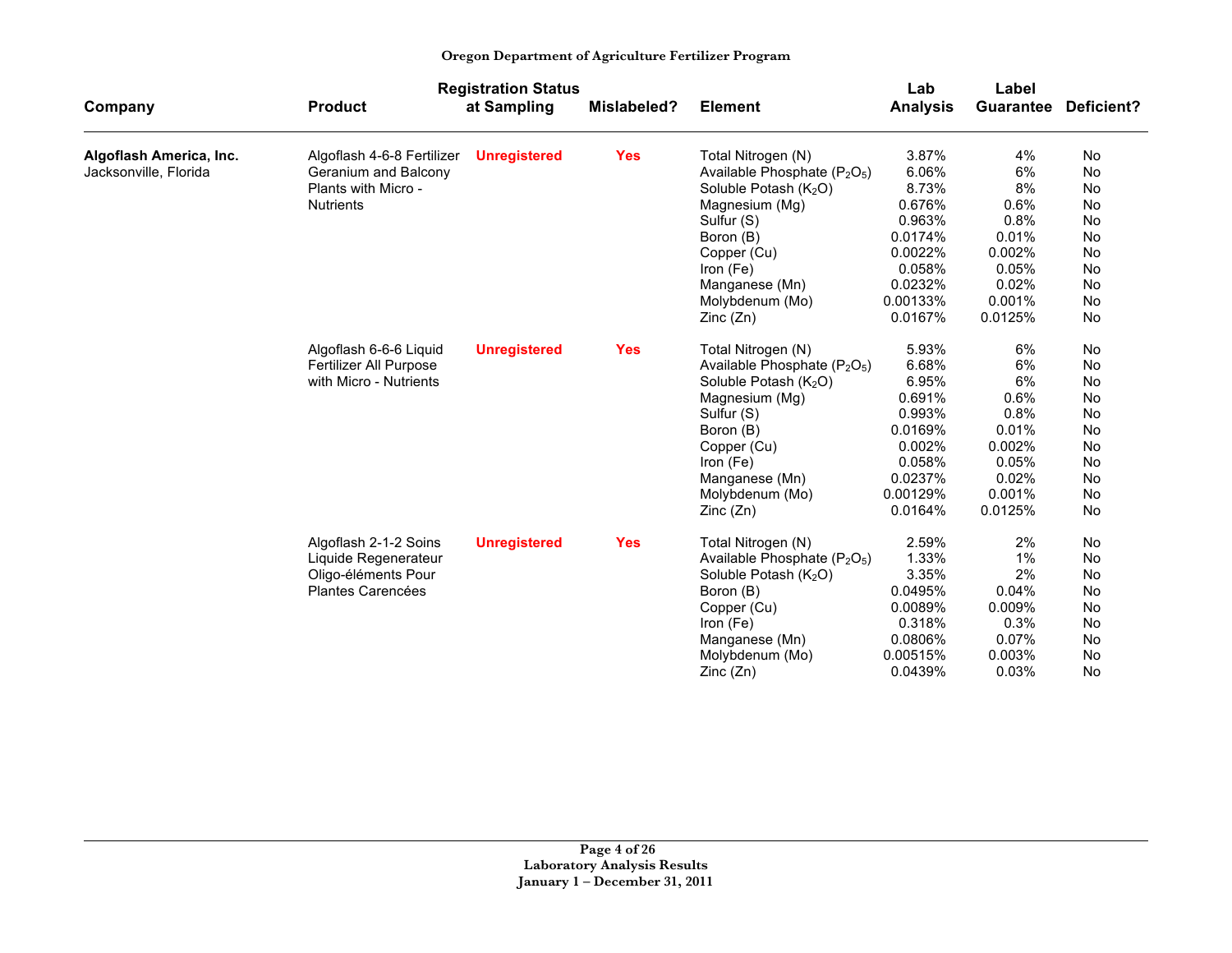|                          |                                                       | <b>Registration Status</b> |             |                                                                     | Lab             | Label     |                   |
|--------------------------|-------------------------------------------------------|----------------------------|-------------|---------------------------------------------------------------------|-----------------|-----------|-------------------|
| Company                  | <b>Product</b>                                        | at Sampling                | Mislabeled? | <b>Element</b>                                                      | <b>Analysis</b> | Guarantee | <b>Deficient?</b> |
| Algoflash America, Inc.  | Algoflash 5-5-7 Fertilizer                            | <b>Unregistered</b>        | <b>Yes</b>  | Total Nitrogen (N)                                                  | 5.1%            | 5%        | No                |
| Jacksonville, Florida    | Rose with Micro -                                     |                            |             | Available Phosphate (P <sub>2</sub> O <sub>5</sub> )                | 5.46%           | 5%        | <b>No</b>         |
|                          | <b>Nutrients</b>                                      |                            |             | Soluble Potash (K <sub>2</sub> O)                                   | 8.18%           | 7%        | <b>No</b>         |
|                          |                                                       |                            |             | Magnesium (Mg)                                                      | 0.0233%         | 0.01%     | No                |
|                          |                                                       |                            |             | Sulfur (S)                                                          | 1.28%           | 0.8%      | No                |
|                          |                                                       |                            |             | Boron (B)                                                           | 0.0192%         | 0.01%     | No                |
|                          |                                                       |                            |             | Copper (Cu)                                                         | 0.0019%         | 0.002%    | No                |
|                          |                                                       |                            |             | Iron (Fe)                                                           | 0.024%          | 0.02%     | No                |
|                          |                                                       |                            |             | Manganese (Mn)                                                      | 0.0129%         | 0.01%     | No                |
|                          |                                                       |                            |             | Molybdenum (Mo)                                                     | 0.00125%        | 0.001%    | No                |
|                          |                                                       |                            |             | Zinc(Zn)                                                            | 0.0023%         | 0.002%    | No                |
|                          | Algoflash 4-6-8 Fertilizer                            | <b>Unregistered</b>        | <b>Yes</b>  | Total Nitrogen (N)                                                  | 3.8%            | 4%        | No                |
|                          | Tomato with Micro -                                   |                            |             | Available Phosphate (P <sub>2</sub> O <sub>5</sub> )                | 5.94%           | 6%        | No                |
|                          | <b>Nutrients</b>                                      |                            |             | Soluble Potash (K <sub>2</sub> O)                                   | 8.74%           | 8%        | No                |
|                          |                                                       |                            |             | Magnesium (Mg)                                                      | 0.69%           | 0.6%      | No                |
|                          |                                                       |                            |             | Sulfur (S)                                                          | 0.926%          | 0.8%      | No                |
|                          |                                                       |                            |             | Boron (B)                                                           | 0.0189%         | 0.01%     | <b>No</b>         |
|                          |                                                       |                            |             | Copper (Cu)                                                         | 0.0021%         | 0.002%    | No.               |
|                          |                                                       |                            |             | Iron (Fe)                                                           | 0.063%          | 0.05%     | No                |
|                          |                                                       |                            |             | Manganese (Mn)                                                      | 0.0239%         | 0.02%     | No                |
|                          |                                                       |                            |             | Molybdenum (Mo)                                                     | 0.00135%        | 0.001%    | No                |
|                          |                                                       |                            |             | Zinc(Zn)                                                            | 0.016%          | 0.0125%   | No                |
|                          | Algoflash 5-4-6 Engrais                               | <b>Unregistered</b>        | <b>Yes</b>  | Total Nitrogen (N)                                                  | 5.04%           | 5%        | No                |
|                          | liquid Hortensias                                     |                            |             | Available Phosphate (P <sub>2</sub> O <sub>5</sub> )                | 5.52%           | 4%        | No                |
|                          | <b>Rhododendrons</b>                                  |                            |             | Soluble Potash (K <sub>2</sub> O)                                   | 7.65%           | 6%        | No                |
|                          | Azalées/Camélias Avec                                 |                            |             | Boron (B)                                                           | 0.0116%         | 0.01%     | No                |
|                          | Oligo-éléments Acid                                   |                            |             | Copper (Cu)                                                         | 0.0022%         | 0.002%    | No                |
|                          | Loving                                                |                            |             | Manganese (Mn)                                                      | 0.0118%         | 0.01%     | No.               |
|                          |                                                       |                            |             | Molybdenum (Mo)                                                     | 0.00117%        | 0.001%    | <b>No</b>         |
|                          |                                                       |                            |             | Zinc(Zn)                                                            | 0.0024%         | 0.002%    | No                |
|                          | 2-2-5 Power Flower                                    |                            | <b>Yes</b>  |                                                                     | 2.3%            | 2%        |                   |
| <b>American Agritech</b> |                                                       | <b>Unregistered</b>        |             | Total Nitrogen (N)                                                  | 3.8%            | 2%        | No.<br>No         |
| Tempe, Arizona           | <b>Bloom Premium Liquid</b><br>Plant Food Single Part |                            |             | Available Phosphate $(P_2O_5)$<br>Soluble Potash (K <sub>2</sub> O) | 6.4%            | 5%        | No                |
|                          | <b>Plant Food For Soil</b>                            |                            |             | Calcium (Ca)                                                        | 1.5%            | 1%        | No.               |
|                          | <b>Container Gardens or</b>                           |                            |             |                                                                     | 0.7%            | 0.5%      | <b>No</b>         |
|                          | Hydrogardens                                          |                            |             | Magnesium (Mg)                                                      |                 |           |                   |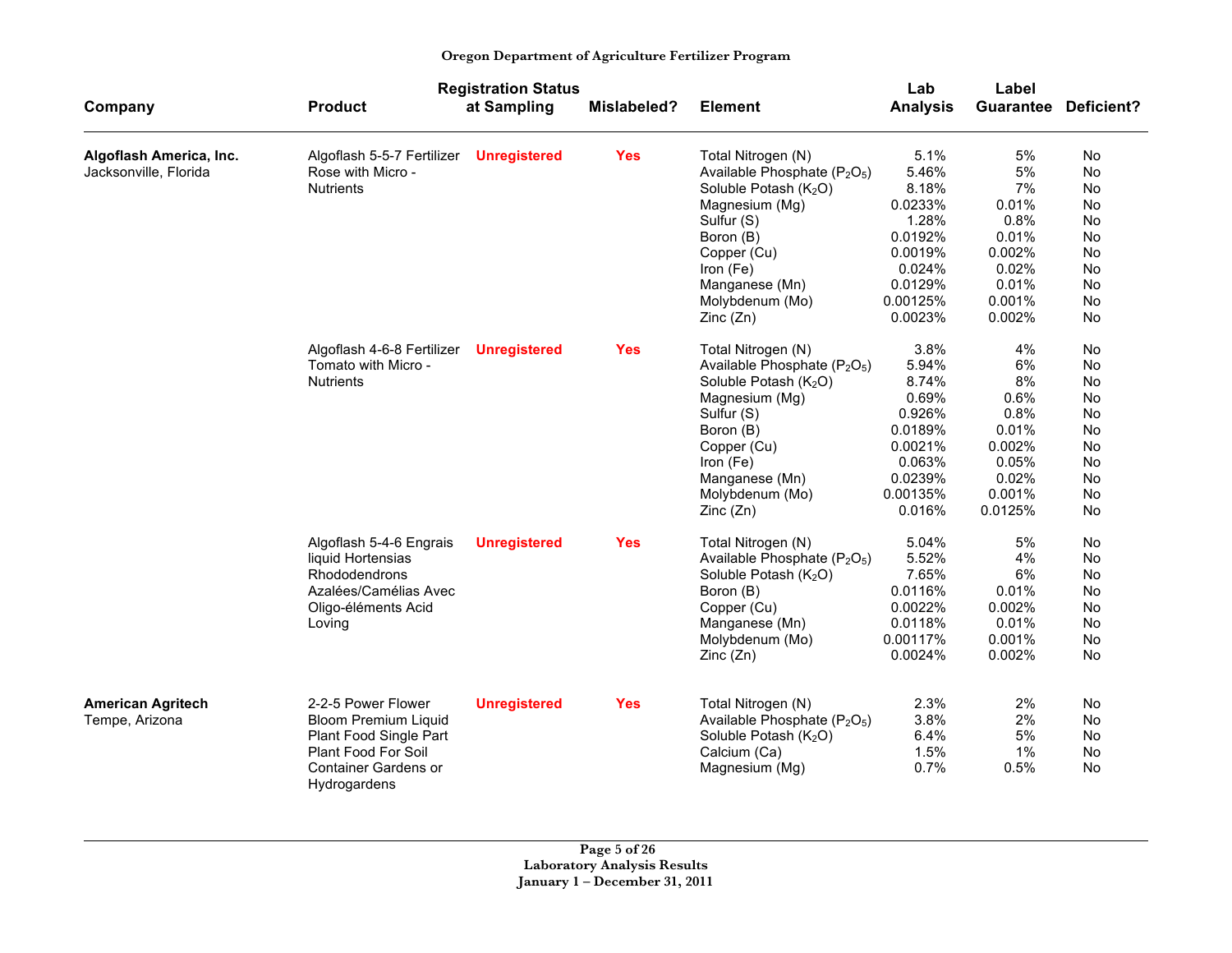| Oregon Department of Agriculture Fertilizer Program |  |  |  |  |  |  |  |  |  |  |  |
|-----------------------------------------------------|--|--|--|--|--|--|--|--|--|--|--|
|-----------------------------------------------------|--|--|--|--|--|--|--|--|--|--|--|

|                                                             |                                                                                                       | <b>Registration Status</b> |             |                                                                                                                                                                 | Lab                                           | Label                                |                                                 |
|-------------------------------------------------------------|-------------------------------------------------------------------------------------------------------|----------------------------|-------------|-----------------------------------------------------------------------------------------------------------------------------------------------------------------|-----------------------------------------------|--------------------------------------|-------------------------------------------------|
| Company                                                     | <b>Product</b>                                                                                        | at Sampling                | Mislabeled? | <b>Element</b>                                                                                                                                                  | <b>Analysis</b>                               | <b>Guarantee</b>                     | <b>Deficient?</b>                               |
| <b>American Agritech</b><br>Tempe, Arizona                  | 2-3-5 Pure Blend Pro<br><b>Bloom Fruit and Flower</b><br>Formula for Hydrogardens                     | <b>Unregistered</b>        | <b>Yes</b>  | Total Nitrogen (N)<br>Available Phosphate (P <sub>2</sub> O <sub>5</sub> )<br>Soluble Potash (K <sub>2</sub> O)<br>Calcium (Ca)<br>Magnesium (Mg)<br>Humic Acid | 2.3%<br>3%<br>6.5%<br>1.5%<br>0.61%<br>0.004% | 2.5%<br>3%<br>5%<br>1%<br>0.5%<br>7% | No<br>No<br>No<br><b>No</b><br>No<br><b>Yes</b> |
| <b>Beneficial Biologics</b><br>Arcata, California           | 1-0.3-0.5 True Blooms                                                                                 | Registered                 | No          | Total Nitrogen (N)<br>Available Phosphate (P <sub>2</sub> O <sub>5</sub> )<br>Soluble Potash $(K_2O)$                                                           | 1.1%<br>0.42%<br>1.1%                         | 1%<br>0.3%<br>0.5%                   | <b>No</b><br>No<br>No                           |
| <b>Bonide Products, Inc.</b><br>Oriskany, New York          | <b>Aluminum Sulfate</b>                                                                               | <b>Unregistered</b>        | <b>Yes</b>  | Sulfur (S)                                                                                                                                                      | 16%                                           | 15%                                  | <b>No</b>                                       |
|                                                             | Garden Naturals 3-4-3<br>Premium Blend Rose &<br>Flower Plant Food For<br>Plants & Roots              | Registered                 | <b>No</b>   | Total Nitrogen (N)<br>Available Phosphate (P <sub>2</sub> O <sub>5</sub> )<br>Soluble Potash (K <sub>2</sub> O)                                                 | 2.9%<br>5.8%<br>2.8%                          | 3%<br>4%<br>3%                       | <b>No</b><br><b>No</b><br><b>No</b>             |
| <b>Botanicare</b><br>Chandler, Arizona                      | 1-4-5 Pure Blend Pro<br>Bloom Soil Formula<br><b>Fruit and Flower</b><br>Formula for Coco<br>and Soil | Registered                 | No          | Total Nitrogen (N)<br>Available Phosphate (P <sub>2</sub> O <sub>5</sub> )<br>Soluble Potash (K <sub>2</sub> O)<br>Calcium (Ca)<br>Magnesium (Mg)               | 1.8%<br>3.9%<br>6.2%<br>1.3%<br>0.55%         | 1%<br>4%<br>5%<br>1%<br>0.5%         | No<br><b>No</b><br><b>No</b><br>No<br>No        |
|                                                             | 2-3-5 Pure Blend Pro<br><b>Bloom Fruit and Flower</b><br>Formula for Hydrogardens                     | Registered                 | <b>No</b>   | Total Nitrogen (N)<br>Available Phosphate (P <sub>2</sub> O <sub>5</sub> )<br>Soluble Potash (K <sub>2</sub> O)<br>Calcium (Ca)<br>Magnesium (Mg)               | 2.2%<br>3.2%<br>6%<br>1.5%<br>0.58%           | 2%<br>3%<br>5%<br>1%<br>0.5%         | <b>No</b><br><b>No</b><br>No<br>No<br><b>No</b> |
| <b>California Organic Fertilizers</b><br>Fresno, California | Phyta-Grow 7-1-2<br>Leafy Green Special                                                               | Registered                 | No          | Total Nitrogen (N)<br>Available Phosphate (P <sub>2</sub> O <sub>5</sub> )<br>Soluble Potash (K <sub>2</sub> O)                                                 | 6.5%<br>0.73%<br>2.2%                         | 7%<br>1%<br>2%                       | No<br>No<br><b>No</b>                           |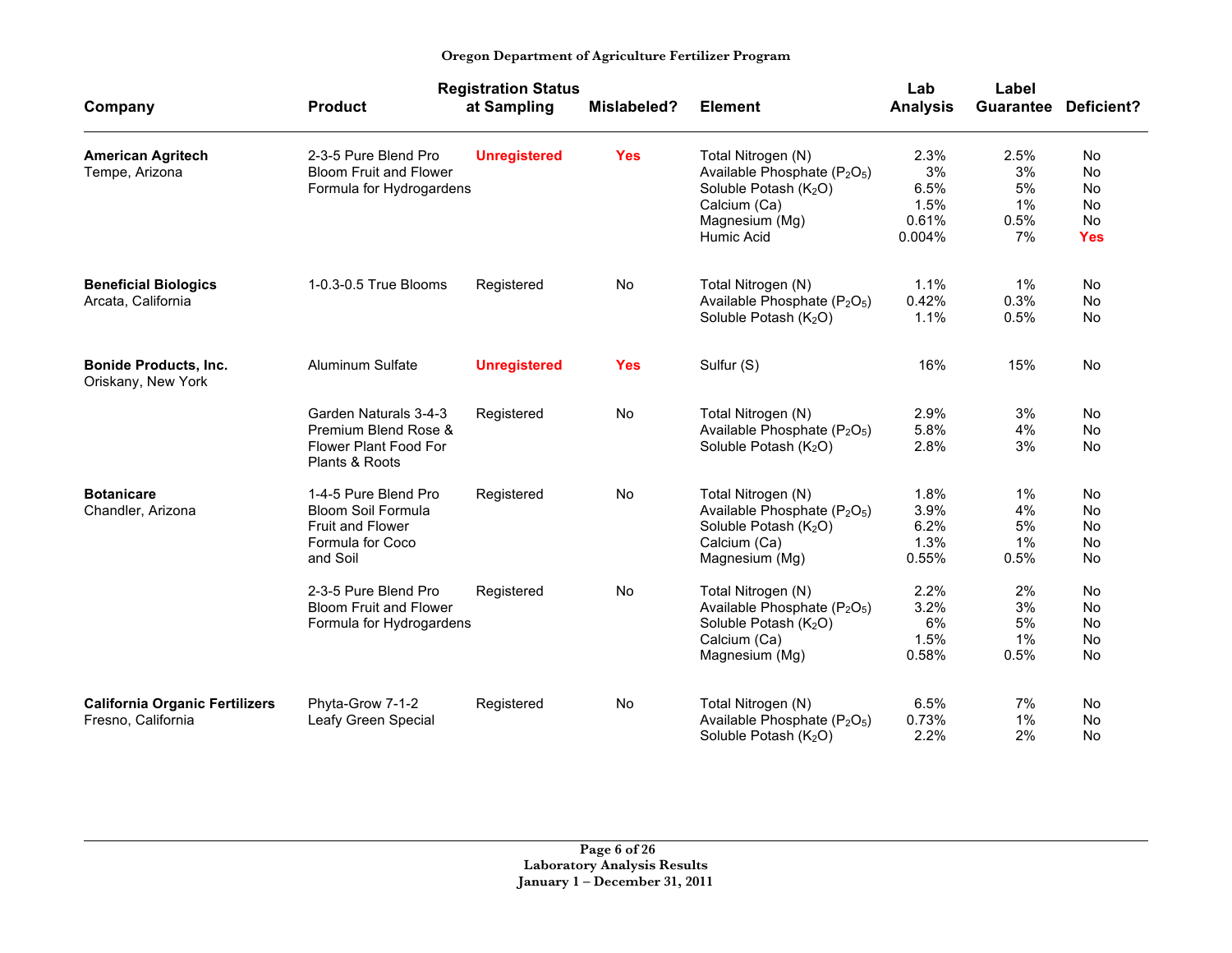|                                                                         |                                                                                         | <b>Registration Status</b>        |                  |                                                                                                                                                                                                                                                | Lab                                                            | Label                                                    |                                                                                  |
|-------------------------------------------------------------------------|-----------------------------------------------------------------------------------------|-----------------------------------|------------------|------------------------------------------------------------------------------------------------------------------------------------------------------------------------------------------------------------------------------------------------|----------------------------------------------------------------|----------------------------------------------------------|----------------------------------------------------------------------------------|
| Company                                                                 | <b>Product</b>                                                                          | at Sampling                       | Mislabeled?      | <b>Element</b>                                                                                                                                                                                                                                 | <b>Analysis</b>                                                | <b>Guarantee</b>                                         | Deficient?                                                                       |
| <b>Canna Continental</b><br>Los Angeles, California                     | Biocanna<br>0.02-0.12-0.08 Bio<br>Boost Hydroponic<br><b>Specialty Fertilizer</b>       | <b>Unregistered</b>               | <b>Yes</b>       | Total Nitrogen (N)<br>Available Phosphate (P <sub>2</sub> O <sub>5</sub> )<br>Soluble Potash (K <sub>2</sub> O)                                                                                                                                | 0.26%<br>0.032%<br>0.53%                                       | 0.02%<br>0.12%<br>0.08%                                  | <b>No</b><br>No<br>No                                                            |
|                                                                         | Canna 0-1-1 Boost<br>Accelerator Hydroponic<br><b>Specialty Nutrient</b>                | Registered                        | No               | Available Phosphate (P <sub>2</sub> O <sub>5</sub> )<br>Soluble Potash (K <sub>2</sub> O)                                                                                                                                                      | 1.1%<br>1.1%                                                   | 1%<br>1%                                                 | No<br><b>No</b>                                                                  |
| Clayton's Calcium, Inc.<br>Parma, Idaho                                 | 6 X 16 (Calcium<br>Carbonate CaCO <sub>3</sub> )                                        | Registered                        | No               | Calcium (Ca)<br>Calcium Carbonate (CaCO <sub>3</sub> )<br>Calcium Carbonate<br>Equivalent (CCE)<br>% Passing 100 Mesh Sieve<br>% Passing 40 Mesh Sieve<br>% Passing 20 Mesh Sieve<br>% Passing 10 Mesh Sieve<br>Lime Score<br>% Moisture (Max) | 38%<br>94.9%<br>98%<br>4%<br>4%<br>4%<br>34%<br>12.72<br>0.14% | 39%<br>96%<br>96%<br>1%<br>3%<br>4%<br>90%<br>28<br>0.5% | No<br>No<br>No<br>No<br><b>No</b><br>No<br><b>Yes</b><br><b>Yes</b><br><b>No</b> |
| <b>Conscious Earthworks, LLC</b><br>Phoenix, Oregon                     | Vital Earth's 4-3-4<br>O. G. Seabird Guano<br><b>Liquid Grow</b><br>Vital Earth's 8-4-4 | Registered<br><b>Unregistered</b> | No<br><b>Yes</b> | Total Nitrogen (N)<br>Available Phosphate (P <sub>2</sub> O <sub>5</sub> )<br>Soluble Potash (K <sub>2</sub> O)<br>Total Nitrogen (N)                                                                                                          | 2.8%<br>3.6%<br>3.1%<br>5.4%                                   | 4%<br>3%<br>4%<br>8%                                     | <b>Yes</b><br>No<br><b>Yes</b><br><b>Yes</b>                                     |
|                                                                         | All Purpose Seabird<br>Guano                                                            |                                   |                  | Available Phosphate (P <sub>2</sub> O <sub>5</sub> )<br>Soluble Potash $(K_2O)$                                                                                                                                                                | 2.3%<br>3.1%                                                   | 4%<br>4%                                                 | <b>Yes</b><br><b>Yes</b>                                                         |
| DP Foods, LLC<br>Sherman, Texas                                         | Bonnie Plants 8-4-4<br>Herb & Vegetable<br>Plant Food                                   | <b>Unregistered</b>               | <b>Yes</b>       | Total Nitrogen (N)<br>Available Phosphate (P <sub>2</sub> O <sub>5</sub> )<br>Soluble Potash (K <sub>2</sub> O)                                                                                                                                | 7.29%<br>3.48%<br>3.3%                                         | 8%<br>4%<br>4%                                           | <b>Yes</b><br>No<br>No                                                           |
| Down To Earth Distributors, Inc. 5-1-2 Neem Seed Meal<br>Eugene, Oregon | <b>All Natural Fertilizer</b>                                                           | <b>Unregistered</b>               | No               | Total Nitrogen (N)<br>Available Phosphate (P <sub>2</sub> O <sub>5</sub> )<br>Soluble Potash (K <sub>2</sub> O)                                                                                                                                | 5.1%<br>0.58%<br>2.5%                                          | 5%<br>1%<br>2%                                           | No<br>No<br>No.                                                                  |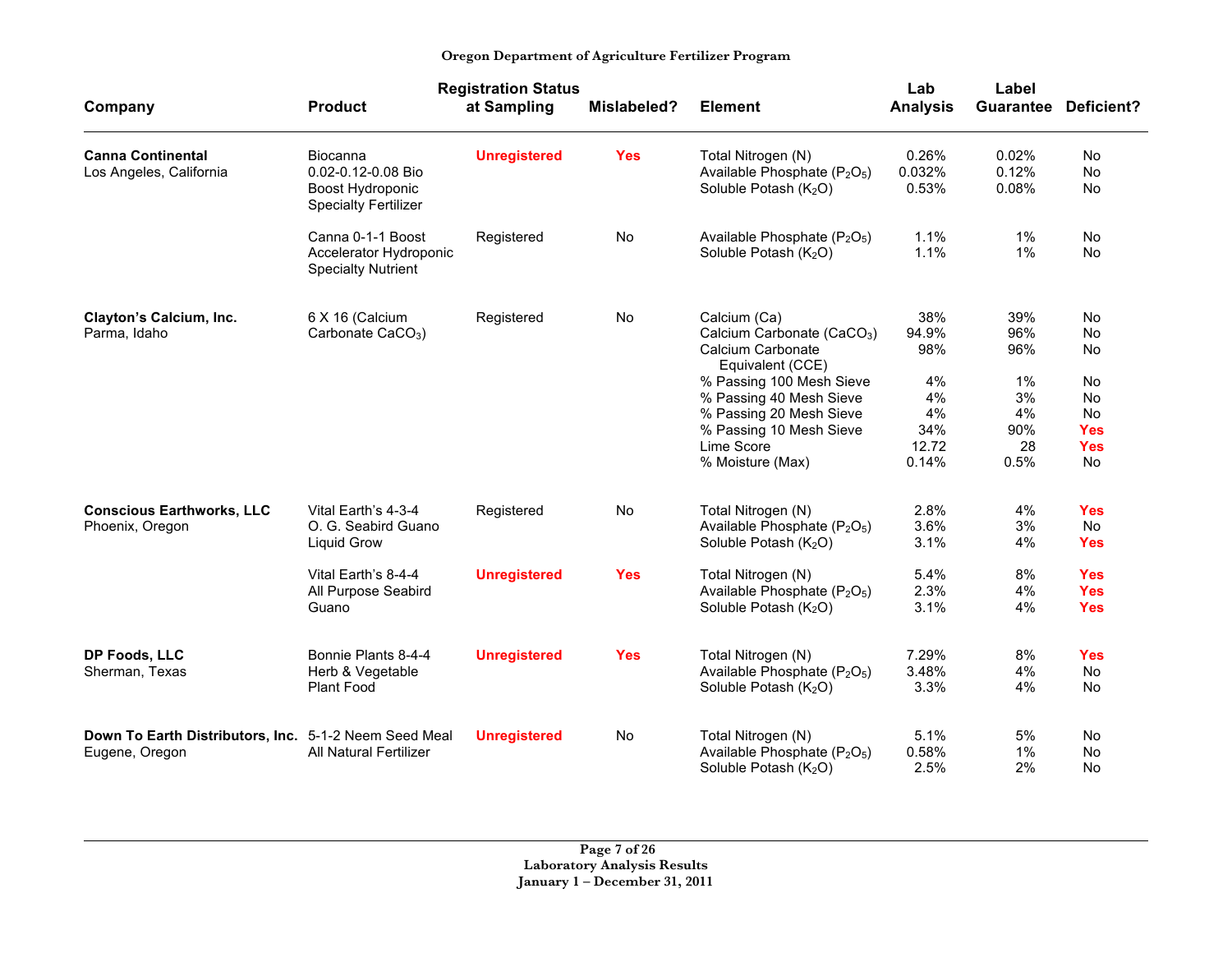|  | Oregon Department of Agriculture Fertilizer Program |  |
|--|-----------------------------------------------------|--|
|  |                                                     |  |

|                                          |                          | <b>Registration Status</b> |             |                                                                            | Lab             | Label     |                             |
|------------------------------------------|--------------------------|----------------------------|-------------|----------------------------------------------------------------------------|-----------------|-----------|-----------------------------|
| Company                                  | <b>Product</b>           | at Sampling                | Mislabeled? | <b>Element</b>                                                             | <b>Analysis</b> |           | <b>Guarantee Deficient?</b> |
| Dr. Earth Company<br>Winters, California | 10-3-1 Gat Guano         | Registered                 | <b>Yes</b>  | Total Nitrogen (N)<br>Available Phosphate (P <sub>2</sub> O <sub>5</sub> ) | 7.5%<br>4.1%    | 10%<br>3% | <b>Yes</b><br><b>No</b>     |
|                                          |                          |                            |             | Soluble Potash (K <sub>2</sub> O)                                          | 1.3%            | 1%        | <b>No</b>                   |
|                                          | 3-3-3 Liquid Solution!   | Registered                 | <b>Yes</b>  | Total Nitrogen (N)                                                         | 3.3%            | 3%        | <b>No</b>                   |
|                                          | Concentrate All          |                            |             | Available Phosphate (P <sub>2</sub> O <sub>5</sub> )                       | 3.1%            | 3%        | No                          |
|                                          | Purpose Fertilizer Plus  |                            |             | Soluble Potash (K <sub>2</sub> O)                                          | 3%              | 3%        | <b>Yes</b>                  |
|                                          | <b>Multi-Minerals</b>    |                            |             | Magnesium (Mg)                                                             | 0.65%           | 0.5%      | No                          |
|                                          |                          |                            |             | Copper (Cu)                                                                | 0.057%          | 0.05%     | No                          |
|                                          |                          |                            |             | Iron (Fe)                                                                  | 0.42%           | 0.1%      | <b>No</b>                   |
|                                          |                          |                            |             | Manganese (Mn)                                                             | 0.57%           | 0.05%     | <b>No</b>                   |
|                                          |                          |                            |             | Molybdenum (Mo)                                                            | 0.00057%        | 0.0005%   | No                          |
|                                          |                          |                            |             | Zinc(Zn)                                                                   | 0.14%           | 0.1%      | <b>No</b>                   |
|                                          | 4-10-7 Organic 8 Bud     | Registered                 | <b>Yes</b>  | Total Nitrogen (N)                                                         | 4.8%            | 4%        | No                          |
|                                          | & Bloom Booster          |                            |             | Available Phosphate (P <sub>2</sub> O <sub>5</sub> )                       | 8.3%            | 10%       | <b>Yes</b>                  |
|                                          |                          |                            |             | Soluble Potash (K <sub>2</sub> O)                                          | 8.4%            | 7%        | <b>Yes</b>                  |
|                                          |                          |                            |             | Calcium (Ca)                                                               | 14%             | 7%        | <b>No</b>                   |
|                                          |                          |                            |             | Sulfur (S)                                                                 | 3.7%            | 1%        | No                          |
|                                          |                          |                            |             | Humic Acid                                                                 | 4.7%            | 10%       | <b>Yes</b>                  |
|                                          | 0-0-4.5 100% Natural     | Registered                 | <b>Yes</b>  | Soluble Potash (K <sub>2</sub> O)                                          | 4.6%            | 4.5%      | No                          |
|                                          | Seaweed Concentrate      |                            |             | Humic Acid                                                                 | 9%              | 6%        | No                          |
|                                          | 5-7-2 Premium Organic    | Registered                 | No          | Total Nitrogen (N)                                                         | 5%              | 5%        | No                          |
|                                          | 3 Rose & Flower          |                            |             | Available Phosphate (P <sub>2</sub> O <sub>5</sub> )                       | 8.2%            | 7%        | No                          |
|                                          | Fertilizer               |                            |             | Soluble Potash (K <sub>2</sub> O)                                          | 3%              | 2%        | <b>No</b>                   |
|                                          |                          |                            |             | Calcium (Ca)                                                               | 13%             | 6.64%     | No                          |
|                                          |                          |                            |             | Sulfur (S)                                                                 | 1.26%           | 1.23%     | <b>No</b>                   |
| Easy Gardener, Inc.                      | Jobe's 12-13-9 Crystals  | Registered                 | No          | Total Nitrogen (N)                                                         | 15.4%           | 12%       | <b>No</b>                   |
| Waco, Texas                              |                          |                            |             | Available Phosphate (P <sub>2</sub> O <sub>5</sub> )                       | 13%             | 13%       | No                          |
|                                          |                          |                            |             | Soluble Potash (K <sub>2</sub> O)                                          | 17%             | 9%        | No                          |
|                                          |                          |                            |             | Iron (Fe)                                                                  | 0.192%          | 0.1%      | <b>No</b>                   |
|                                          | Jobe's Fertilizer Spikes | <b>Unregistered</b>        | No          | Total Nitrogen (N)                                                         | 14%             | 13%       | <b>No</b>                   |
|                                          | 13-4-5 for Beautiful     |                            |             | Available Phosphate (P <sub>2</sub> O <sub>5</sub> )                       | 5.2%            | 4%        | No                          |
|                                          | Houseplants              |                            |             | Soluble Potash (K <sub>2</sub> O)                                          | 8.8%            | 5%        | No                          |
|                                          |                          |                            |             | Chlorine (CI) (Max)                                                        | 0.28%           | < 0.2%    | <b>Yes</b>                  |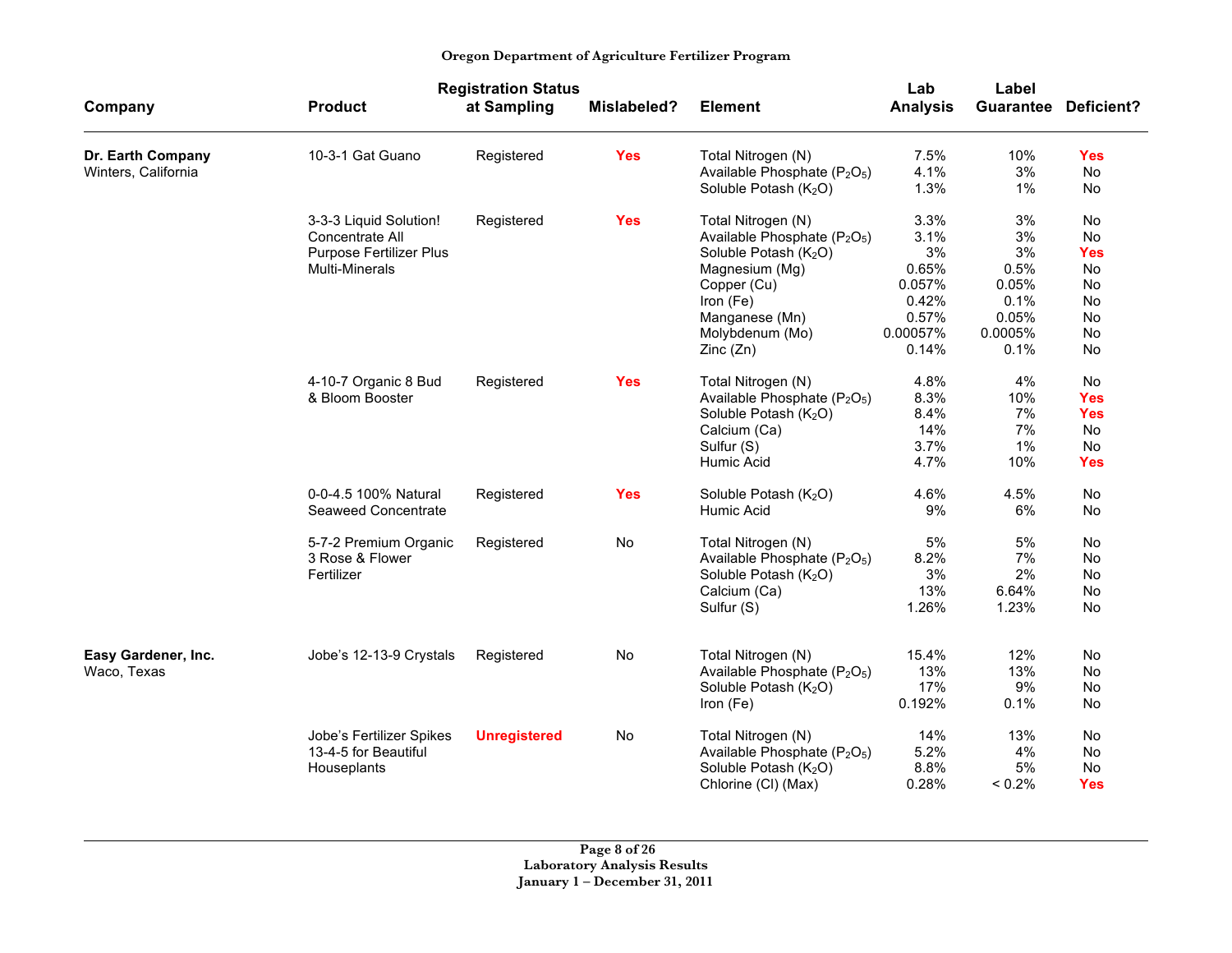|                                                             |                                                                                                                                               | <b>Registration Status</b> |             |                                                                                                                                                                                                                                        | Lab                                                                                                          | Label                                                                                            |                                                                                               |
|-------------------------------------------------------------|-----------------------------------------------------------------------------------------------------------------------------------------------|----------------------------|-------------|----------------------------------------------------------------------------------------------------------------------------------------------------------------------------------------------------------------------------------------|--------------------------------------------------------------------------------------------------------------|--------------------------------------------------------------------------------------------------|-----------------------------------------------------------------------------------------------|
| Company                                                     | <b>Product</b>                                                                                                                                | at Sampling                | Mislabeled? | <b>Element</b>                                                                                                                                                                                                                         | <b>Analysis</b>                                                                                              |                                                                                                  | <b>Guarantee Deficient?</b>                                                                   |
| Easy Gardener, Inc.<br>Waco, Texas                          | Jobe's Fertilizer Spikes<br>9-12-9 Special Formula<br>for Roses                                                                               | Registered                 | <b>Yes</b>  | Total Nitrogen (N)<br>Available Phosphate (P <sub>2</sub> O <sub>5</sub> )<br>Soluble Potash (K <sub>2</sub> O)                                                                                                                        | 10%<br>14%<br>11%                                                                                            | 9%<br>12%<br>9%                                                                                  | No<br>No.<br>No                                                                               |
| <b>Emerald Triangle</b><br>Fortuna, California              | Humboldt County's<br>Own 0-0.1-0 Gravity<br><b>Flower Hardener</b>                                                                            | Registered                 | <b>Yes</b>  | Available Phosphate $(P_2O_5)$<br>Vitamin B-1                                                                                                                                                                                          | 0.11%<br>0.006%                                                                                              | 0.1%<br>0.01%                                                                                    | No<br><b>Yes</b>                                                                              |
|                                                             | Humboldt County's<br>Own 0-0.1-0 Bush<br>Master                                                                                               | Registered                 | <b>Yes</b>  | Available Phosphate $(P_2O_5)$                                                                                                                                                                                                         | 0.15%                                                                                                        | 0.1%                                                                                             | No                                                                                            |
| <b>Enviro-Safe</b><br>Laboratories, Inc.<br>Oxford, Florida | Dynamite Premium<br>Plant Food 8-5-5<br>Natural & Organic<br><b>Mater Magic</b>                                                               | Registered                 | No          | Total Nitrogen (N)<br>Available Phosphate (P <sub>2</sub> O <sub>5</sub> )<br>Soluble Potash (K <sub>2</sub> O)<br>Calcium (Ca)<br>Sulfur (S)                                                                                          | 8.22%<br>5.18%<br>1.3%<br>5.72%<br>2.83%                                                                     | 8%<br>5%<br>5%<br>4.5%<br>1%                                                                     | No<br><b>No</b><br><b>Yes</b><br><b>No</b><br><b>No</b>                                       |
|                                                             | Dynamite Select 14-5-10 Unregistered<br>Jackson & Perkins<br>Roses Ultimate Collection<br><b>Continuous Slow Release</b><br><b>Plant Food</b> |                            | <b>Yes</b>  | Total Nitrogen (N)<br>Available Phosphate (P <sub>2</sub> O <sub>5</sub> )<br>Soluble Potash (K <sub>2</sub> O)<br>Calcium (Ca)<br>Magnesium (Mg)<br>Sulfur (S)<br>Iron (Fe)<br>Manganese (Mn)<br>Zinc(Zn)                             | 15%<br>7%<br>11%<br>2.3%<br>2.75%<br>7.36%<br>0.92%<br>0.43%<br>0.042%                                       | 14%<br>5%<br>10%<br>1%<br>2.99%<br>4.56%<br>1%<br>0.8%<br>0.06%                                  | <b>No</b><br><b>No</b><br><b>No</b><br>No<br><b>No</b><br><b>No</b><br>No<br><b>Yes</b><br>No |
| <b>Envirowise, LLC</b><br>Bakersfield, California           | Professor Green<br>5-9-8 Rose Boost                                                                                                           | <b>Unregistered</b>        | <b>Yes</b>  | Total Nitrogen (N)<br>Available Phosphate (P <sub>2</sub> O <sub>5</sub> )<br>Soluble Potash (K <sub>2</sub> O)<br>Boron (B)<br>Cobalt (Co)<br>Copper (Cu)<br>Iron (Fe)<br>Manganese (Mn)<br>Molybdenum (Mo)<br>Zinc(Zn)<br>Humic Acid | 5.39%<br>8.82%<br>4.36%<br>0.022%<br>0.0016%<br>0.0314%<br>0.192%<br>0.0287%<br>0.00439%<br>0.0518%<br>1.47% | 5%<br>9.5%<br>3%<br>0.01%<br>0.0025%<br>0.025%<br>0.05%<br>0.025%<br>0.00025%<br>0.025%<br>0.05% | No<br><b>No</b><br>No<br>No<br>No<br><b>No</b><br><b>No</b><br>No<br><b>No</b><br>No<br>No.   |

**Page 9 of 26 Laboratory Analysis Results January 1 – December 31, 2011**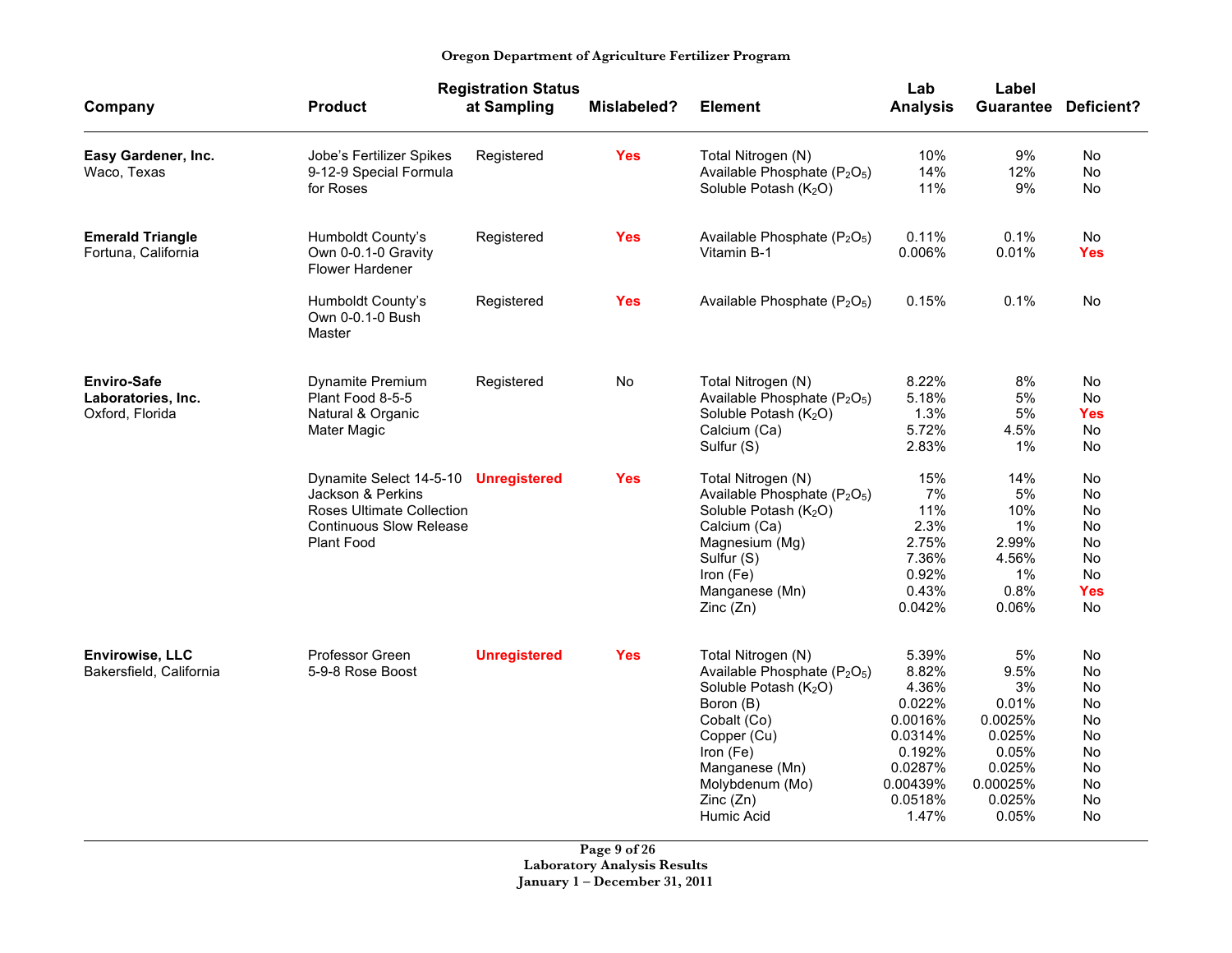|                                                                       |                                                                                  | <b>Registration Status</b> |             |                                                                                                                                                                    | Lab                                                                                  | Label                                                                             |                                                                                                              |
|-----------------------------------------------------------------------|----------------------------------------------------------------------------------|----------------------------|-------------|--------------------------------------------------------------------------------------------------------------------------------------------------------------------|--------------------------------------------------------------------------------------|-----------------------------------------------------------------------------------|--------------------------------------------------------------------------------------------------------------|
| Company                                                               | <b>Product</b>                                                                   | at Sampling                | Mislabeled? | <b>Element</b>                                                                                                                                                     | <b>Analysis</b>                                                                      | <b>Guarantee</b>                                                                  | Deficient?                                                                                                   |
| <b>Envirowise, LLC</b><br>Bakersfield, California                     | Professor Green All<br><b>Natural Soil Enhance</b>                               | <b>Unregistered</b>        | <b>Yes</b>  | Humic Acid                                                                                                                                                         | 5.62%                                                                                | 6%                                                                                | No                                                                                                           |
| <b>Faust Bio-Agricultural</b><br>Service Inc.<br>Independence, Oregon | BioAg HumiSolve Humic<br>Acid Concentrate                                        | Registered                 | <b>Yes</b>  | Humic Acid                                                                                                                                                         | 64%                                                                                  | 50%                                                                               | <b>No</b>                                                                                                    |
|                                                                       | 0-0-7.5 CytoPlus Humic<br>Acid Concentrate with<br>Seaweed and<br>Micronutrients | Registered                 | <b>Yes</b>  | Soluble Potash $(K_2O)$<br>Sulfur (S)<br>Boron (B)<br>Cobalt (Co)<br>Copper (Cu)<br>Iron (Fe)<br>Manganese (Mn)<br>Molybdenum (Mo)<br>Zinc(Zn)<br>Humic Acid       | 8.7%<br>2.01%<br>0.18%<br>0.025%<br>0.16%<br>0.85%<br>0.69%<br>0.85%<br>0.65%<br>50% | 7.5%<br>3.25%<br>0.25%<br>0.035%<br>0.13%<br>0.9%<br>0.8%<br>0.05%<br>0.5%<br>40% | <b>No</b><br><b>Yes</b><br><b>Yes</b><br><b>No</b><br>No<br><b>No</b><br><b>Yes</b><br>No<br><b>No</b><br>No |
| General Hydroponics, Inc.<br>Sebastopol, California                   | 10-5-14 MaxiGro Plant<br>Food for Vigorous<br>Growth                             | Registered                 | No          | Total Nitrogen (N)<br>Available Phosphate $(P_2O_5)$<br>Soluble Potash (K <sub>2</sub> O)<br>Calcium (Ca)<br>Magnesium (Mg)<br>Sulfur (S)<br>Manganese (Mn)        | 11%<br>6.4%<br>19%<br>10%<br>3.5%<br>4.6%<br>0.066%                                  | 10%<br>5%<br>14%<br>6%<br>2%<br>3%<br>0.05%                                       | No<br><b>No</b><br>No<br><b>No</b><br>No<br>No<br><b>No</b>                                                  |
|                                                                       | 10-6-18 FloraMato One<br>Part Dry Nutrient                                       | <b>Unregistered</b>        | <b>Yes</b>  | Total Nitrogen (N)<br>Available Phosphate (P <sub>2</sub> O <sub>5</sub> )<br>Soluble Potash $(K_2O)$<br>Calcium (Ca)<br>Magnesium (Mg)<br>Sulfur (S)<br>Iron (Fe) | 10%<br>6.1%<br>19%<br>7.6%<br>2.7%<br>4.8%<br>0.16%                                  | 10%<br>6%<br>18%<br>6%<br>2%<br>3.5%<br>0.15%                                     | No<br>No<br>No<br><b>No</b><br><b>No</b><br>No<br><b>No</b>                                                  |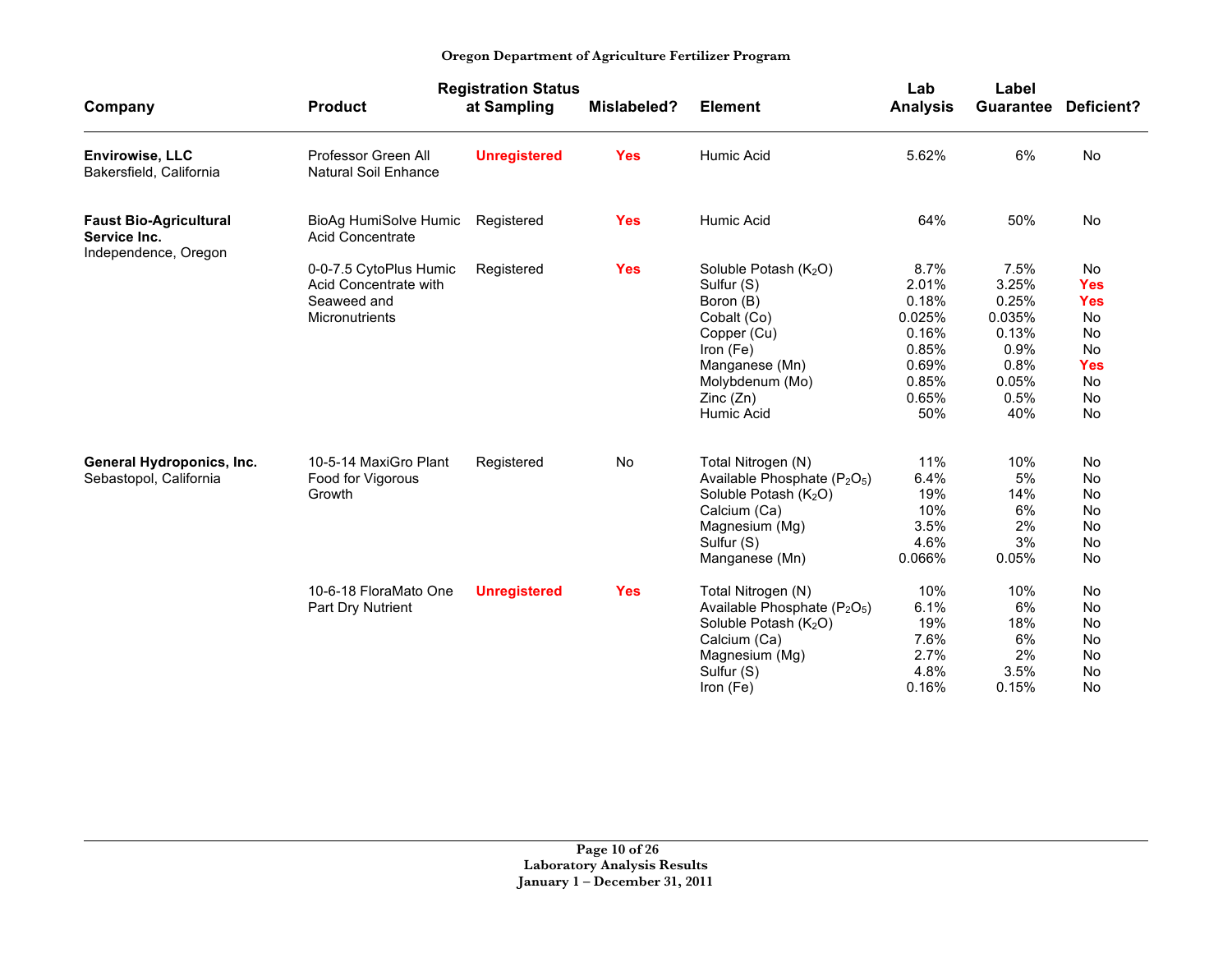|                                       |                                              | <b>Registration Status</b> |             |                                                                                           | Lab             | Label    |                             |
|---------------------------------------|----------------------------------------------|----------------------------|-------------|-------------------------------------------------------------------------------------------|-----------------|----------|-----------------------------|
| Company                               | <b>Product</b>                               | at Sampling                | Mislabeled? | <b>Element</b>                                                                            | <b>Analysis</b> |          | <b>Guarantee Deficient?</b> |
| GH, Inc.                              | General Hydroponics                          | <b>Unregistered</b>        | <b>Yes</b>  | Total Nitrogen (N)                                                                        | 5.4%            | 4%       | No                          |
| Sebastopol, California                | (Brand) 4-8-7                                |                            |             | Available Phosphate (P <sub>2</sub> O <sub>5</sub> )                                      | 8.5%            | 8%       | No                          |
|                                       | FloraNova Bloom                              |                            |             | Soluble Potash (K <sub>2</sub> O)                                                         | 10%             | 7%       | No                          |
|                                       | <b>One-Part Nutrient</b>                     |                            |             | Calcium (Ca)                                                                              | 3.8%            | 4%       | No                          |
|                                       |                                              |                            |             | Magnesium (Mg)                                                                            | 2.3%            | 2%       | No                          |
|                                       |                                              |                            |             | Sulfur (S)                                                                                | 2.5%            | 2%       | No                          |
|                                       |                                              |                            |             | Boron (B)                                                                                 | 0.021%          | 0.01%    | No                          |
|                                       |                                              |                            |             | Chlorine (CI)                                                                             | 5.8%            | 0.01%    | No                          |
|                                       |                                              |                            |             | Cobalt (Co)                                                                               | 0.0022%         | 0.002%   | No                          |
|                                       |                                              |                            |             | Copper (Cu)                                                                               | 0.0077%         | $0.01\%$ | No                          |
|                                       |                                              |                            |             | Iron (Fe)                                                                                 | 0.11%           | 0.1%     | No                          |
|                                       |                                              |                            |             | Manganese (Mn)                                                                            | 0.026%          | 0.03%    | No                          |
|                                       |                                              |                            |             | Molybdenum (Mo)                                                                           | 0.0027%         | 0.003%   | No                          |
|                                       |                                              |                            |             | Zinc(Zn)                                                                                  | 0.011%          | 0.01%    | No                          |
|                                       |                                              |                            |             | Citric Acid                                                                               | 0.89%           | 3%       | <b>Yes</b>                  |
|                                       | General Hydroponics                          | <b>Unregistered</b>        | No          | Total Nitrogen (N)                                                                        | 6.47%           | 7%       | No                          |
|                                       | (Brand) 7-4-10                               |                            |             | Available Phosphate (P <sub>2</sub> O <sub>5</sub> )                                      | 4.8%            | 4%       | No                          |
|                                       | FloraNova Grow                               |                            |             | Soluble Potash (K <sub>2</sub> O)                                                         | 12%             | 10%      | No                          |
|                                       | <b>One-Part Nutrient</b>                     |                            |             | Calcium (Ca)                                                                              | 4.6%            | 4%       | No                          |
|                                       |                                              |                            |             | Magnesium (Mg)                                                                            | 1.8%            | 1.5%     | No                          |
|                                       |                                              |                            |             | Sulfur (S)                                                                                | 2.4%            | 2%       | No                          |
|                                       |                                              |                            |             | Boron (B)                                                                                 | 0.023%          | 0.01%    | No                          |
|                                       |                                              |                            |             | Chlorine (CI)                                                                             | 6.2%            | 0.01%    | No                          |
|                                       |                                              |                            |             | Cobalt (Co)                                                                               | 0.0021%         | 0.002%   | No                          |
|                                       |                                              |                            |             | Copper (Cu)                                                                               | 0.009%          | 0.01%    | No                          |
|                                       |                                              |                            |             | Iron (Fe)                                                                                 | 0.12%           | 0.1%     | No                          |
|                                       |                                              |                            |             | Manganese (Mn)                                                                            | 0.026%          | 0.03%    | No                          |
|                                       |                                              |                            |             | Molybdenum (Mo)                                                                           | 0.0025%         | 0.003%   | No                          |
|                                       |                                              |                            |             | Zinc(Zn)                                                                                  | 0.018%          | 0.02%    | No                          |
|                                       |                                              |                            |             | Citric Acid                                                                               | 1.6%            | 3%       | <b>Yes</b>                  |
|                                       |                                              |                            |             |                                                                                           | 0.22%           | 0.2%     | No                          |
| <b>Green Light Company</b>            | Green Light 0-0.2-0.08<br>Tomato Bloom Spray | Registered                 | <b>Yes</b>  | Available Phosphate (P <sub>2</sub> O <sub>5</sub> )<br>Soluble Potash (K <sub>2</sub> O) | 0.084%          | 0.08%    | No                          |
| San Antonio, Texas                    |                                              |                            |             |                                                                                           | 0.12%           | 0.1%     | No                          |
|                                       |                                              |                            |             | Calcium (Ca)                                                                              | 0.57%           | 0.05%    |                             |
|                                       |                                              |                            |             | Zinc(Zn)                                                                                  |                 |          | No                          |
| <b>Greenstar Plant Products, Inc.</b> | 0-50-30 Monster Bloom                        | Registered                 | <b>No</b>   | Available Phosphate (P <sub>2</sub> O <sub>5</sub> )                                      | 51%             | 50%      | No                          |
| Langley, British Columbia             |                                              |                            |             | Soluble Potash (K <sub>2</sub> O)                                                         | 37%             | 30%      | No                          |
|                                       |                                              |                            |             |                                                                                           |                 |          |                             |

**Page 11 of 26 Laboratory Analysis Results January 1 – December 31, 2011**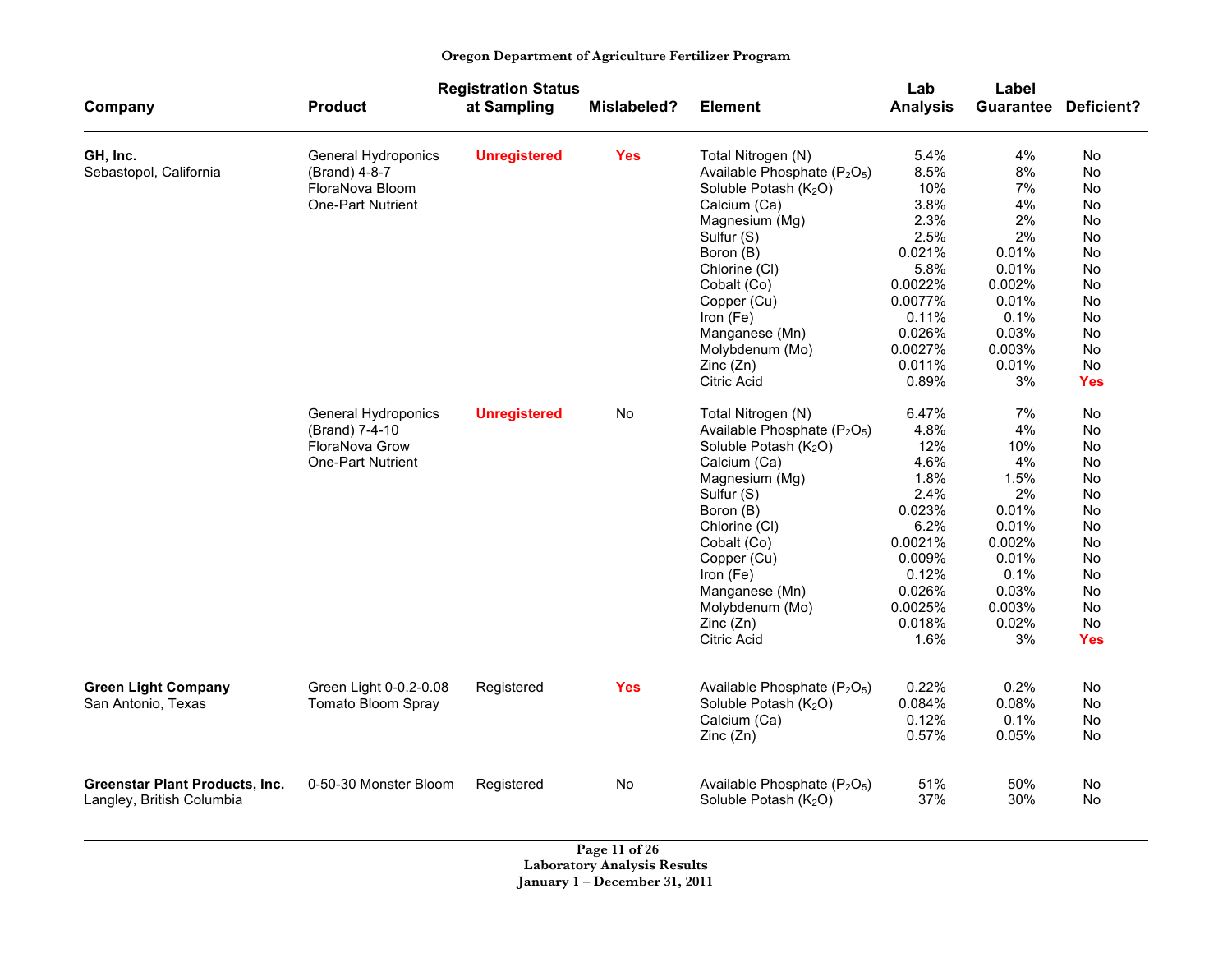|                                                                                      | <b>Registration Status</b>                                                           |                     |             |                                                                                                                                                                                                                              | Lab                                                                                         | Label                                                                                     |                                                                                 |
|--------------------------------------------------------------------------------------|--------------------------------------------------------------------------------------|---------------------|-------------|------------------------------------------------------------------------------------------------------------------------------------------------------------------------------------------------------------------------------|---------------------------------------------------------------------------------------------|-------------------------------------------------------------------------------------------|---------------------------------------------------------------------------------|
| Company                                                                              | <b>Product</b>                                                                       | at Sampling         | Mislabeled? | <b>Element</b>                                                                                                                                                                                                               | <b>Analysis</b>                                                                             | <b>Guarantee</b>                                                                          | <b>Deficient?</b>                                                               |
| <b>Helena Chemical Company</b><br>Collierville, Tennessee                            | Nucleus 0-0-21<br><b>Concentrated Potash</b><br>Solution and Oxidized<br>Sulfur      | Registered          | <b>Yes</b>  | Soluble Potash (K <sub>2</sub> O)<br>Sulfur (S)                                                                                                                                                                              | 22%<br>13%                                                                                  | 21%<br>13%                                                                                | <b>No</b><br>No                                                                 |
| <b>Howard Johnson's</b><br>Enterprises, Inc.<br>Milwaukee, Wisconsin                 | Howard Johnson's<br>Nursery Pro 6-24-10<br>Plant Food for Fabulous<br><b>Flowers</b> | <b>Unregistered</b> | No          | Total Nitrogen (N)<br>Available Phosphate (P <sub>2</sub> O <sub>5</sub> )<br>Soluble Potash (K <sub>2</sub> O)<br>Boron (B)<br>Copper (Cu)<br>Iron (Fe)<br>Manganese (Mn)<br>Molybdenum (Mo)<br>Zinc (Zn)                   | 5.7%<br>21.7%<br>11%<br>0.017%<br>0.052%<br>0.49%<br>0.094%<br>0.001%<br>0.069%             | 6%<br>24%<br>10%<br>0.02%<br>0.05%<br>0.1%<br>0.05%<br>0.0005%<br>0.05%                   | <b>No</b><br><b>Yes</b><br>No<br><b>No</b><br>No<br><b>No</b><br>No<br>No<br>No |
| <b>Horticultural Choice Wholesale</b><br><b>Garden Supply</b><br>Seattle, Washington | <b>Harvest Moon Organics</b><br>1-10-1 Hermacin                                      | <b>Unregistered</b> | <b>Yes</b>  | Total Nitrogen (N)<br>Available Phosphate (P <sub>2</sub> O <sub>5</sub> )<br>Soluble Potash (K <sub>2</sub> O)                                                                                                              | 0.72%<br>6.8%<br>4.3%                                                                       | 1%<br>10%<br>1%                                                                           | No<br><b>Yes</b><br>No                                                          |
| <b>Humboldt Nutrients</b><br>Eureka, California                                      | 0-10-0 Natural Bloom                                                                 | Registered          | <b>Yes</b>  | Available Phosphate (P <sub>2</sub> O <sub>5</sub> )<br>Calcium (Ca)                                                                                                                                                         | 7%<br>11%                                                                                   | 10%<br>10%                                                                                | <b>Yes</b><br>No                                                                |
|                                                                                      | 0-18-16 Ginormous<br><b>Bloom Enhancer</b>                                           | Registered          | <b>Yes</b>  | Available Phosphate (P <sub>2</sub> O <sub>5</sub> )<br>Soluble Potash (K <sub>2</sub> O)                                                                                                                                    | 5%<br>19%                                                                                   | 18%<br>16%                                                                                | <b>Yes</b><br><b>No</b>                                                         |
| <b>Hydrodynamics International</b><br>Lansing, Michigan                              | <b>Mother Plant Nutrients</b><br>1-1-3 Part B                                        | Registered          | No          | Total Nitrogen (N)<br>Available Phosphate (P <sub>2</sub> O <sub>5</sub> )<br>Soluble Potash (K <sub>2</sub> O)<br>Magnesium (Mg)<br>Sulfur (S)<br>Boron (B)<br>Copper (Cu)<br>Manganese (Mn)<br>Molybdenum (Mo)<br>Zinc(Zn) | 1%<br>2.2%<br>4.6%<br>1.02%<br>0.81%<br>0.0052%<br>0.0029%<br>0.0151%<br>0.0014%<br>0.0057% | $1\%$<br>1%<br>3%<br>0.751%<br>0.7%<br>0.0058%<br>0.0032%<br>0.0153%<br>0.0001%<br>0.006% | No<br>No<br>No<br>No<br>No<br>No<br>No<br><b>No</b><br>No<br>No                 |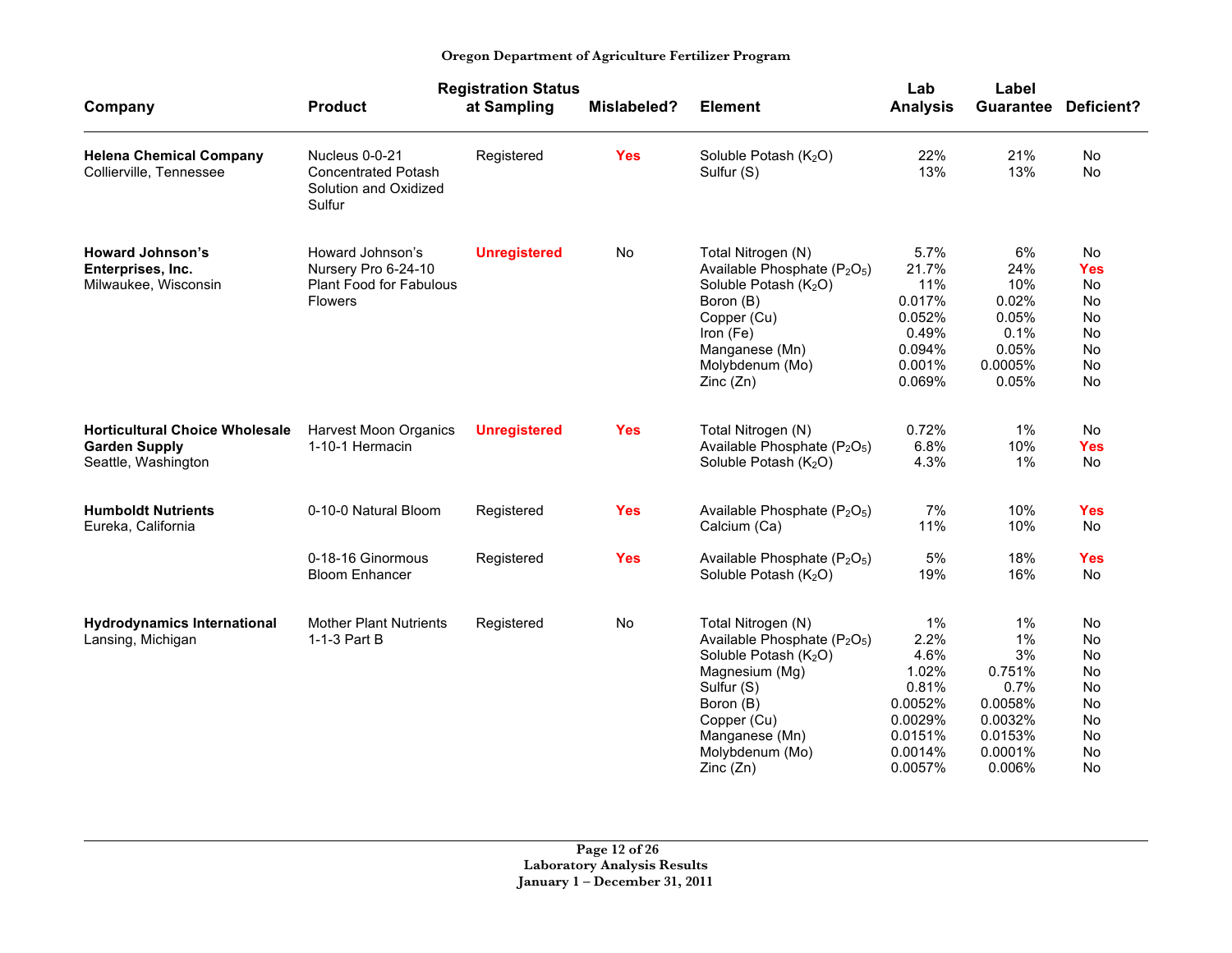|                                                         |                                                           | <b>Registration Status</b> |             |                                                                                                                                                                                                                 | Lab                                                                              | Label                                                                       |                                                                           |
|---------------------------------------------------------|-----------------------------------------------------------|----------------------------|-------------|-----------------------------------------------------------------------------------------------------------------------------------------------------------------------------------------------------------------|----------------------------------------------------------------------------------|-----------------------------------------------------------------------------|---------------------------------------------------------------------------|
| Company                                                 | <b>Product</b>                                            | at Sampling                | Mislabeled? | <b>Element</b>                                                                                                                                                                                                  | <b>Analysis</b>                                                                  | <b>Guarantee</b>                                                            | Deficient?                                                                |
| <b>Hydrodynamics International</b><br>Lansing, Michigan | <b>Mother Plant Nutrients</b><br>2-0-0 Part A             | Registered                 | No          | Total Nitrogen (N)<br>Calcium (Ca)<br>Iron (Fe)                                                                                                                                                                 | 3.8%<br>3.7%<br>0.073%                                                           | 2%<br>3.2%<br>0.066%                                                        | No<br>No<br>No                                                            |
| <b>Hydro Organics Wholesale</b><br>Chico, California    | <b>Rich Humic</b><br>- Humic Acid -<br>Hydroponics & Soil | Registered                 | No          | Humic Acid                                                                                                                                                                                                      | 5.1%                                                                             | 3%                                                                          | No                                                                        |
|                                                         | 0-1-0 Soy-Ful<br>-Plant Food-<br>Hydroponics & Soil       | Registered                 | No          | Available Phosphate (P <sub>2</sub> O <sub>5</sub> )                                                                                                                                                            | 1.8%                                                                             | 1%                                                                          | No                                                                        |
| <b>Hydroponix</b><br>Livermore, California              | 1.6-2.1-5.5 Basic Grow<br><b>Nutrients</b>                | Registered                 | No          | Total Nitrogen (N)<br>Available Phosphate (P <sub>2</sub> O <sub>5</sub> )<br>Soluble Potash (K <sub>2</sub> O)<br>Magnesium (Mg)<br>Sulfur (S)<br>Copper (Cu)<br>Manganese (Mn)<br>Molybdenum (Mo)<br>Zinc(Zn) | 1.6%<br>2.11%<br>5.9%<br>1.2%<br>1.5%<br>0.0008%<br>0.04%<br>0.00047%<br>0.0069% | 1.6%<br>2.1%<br>5.5%<br>1%<br>1.4%<br>0.002%<br>0.05%<br>0.0005%<br>0.01%   | No<br>No<br>No<br>No<br>No<br><b>Yes</b><br>No<br>No<br>No                |
|                                                         | 1.2-6.1-5.5 Basic<br><b>Bloom Nutrients</b>               | <b>Unregistered</b>        | No          | Total Nitrogen (N)<br>Available Phosphate (P <sub>2</sub> O <sub>5</sub> )<br>Soluble Potash (K <sub>2</sub> O)<br>Magnesium (Mg)<br>Sulfur (S)<br>Copper (Cu)<br>Manganese (Mn)<br>Molybdenum (Mo)<br>Zinc(Zn) | 1.2%<br>5.91%<br>6%<br>1.2%<br>1.3%<br>0.00091%<br>0.037%<br>0.00046%<br>0.0069% | 1.2%<br>6.1%<br>5.5%<br>0.8%<br>1.1%<br>0.002%<br>0.05%<br>0.0005%<br>0.01% | No<br>No<br>No<br>No<br><b>No</b><br><b>Yes</b><br><b>Yes</b><br>No<br>No |
|                                                         | 3.3-0-1.3 Basic Grow<br><b>Nutrients</b>                  | <b>Unregistered</b>        | No          | Total Nitrogen (N)<br>Soluble Potash (K <sub>2</sub> O)<br>Calcium (Ca)<br>Iron (Fe)                                                                                                                            | 3.4%<br>2.2%<br>5.5%<br>0.075%                                                   | 3.3%<br>1.3%<br>5%<br>0.06%                                                 | No<br>No<br>No<br>No                                                      |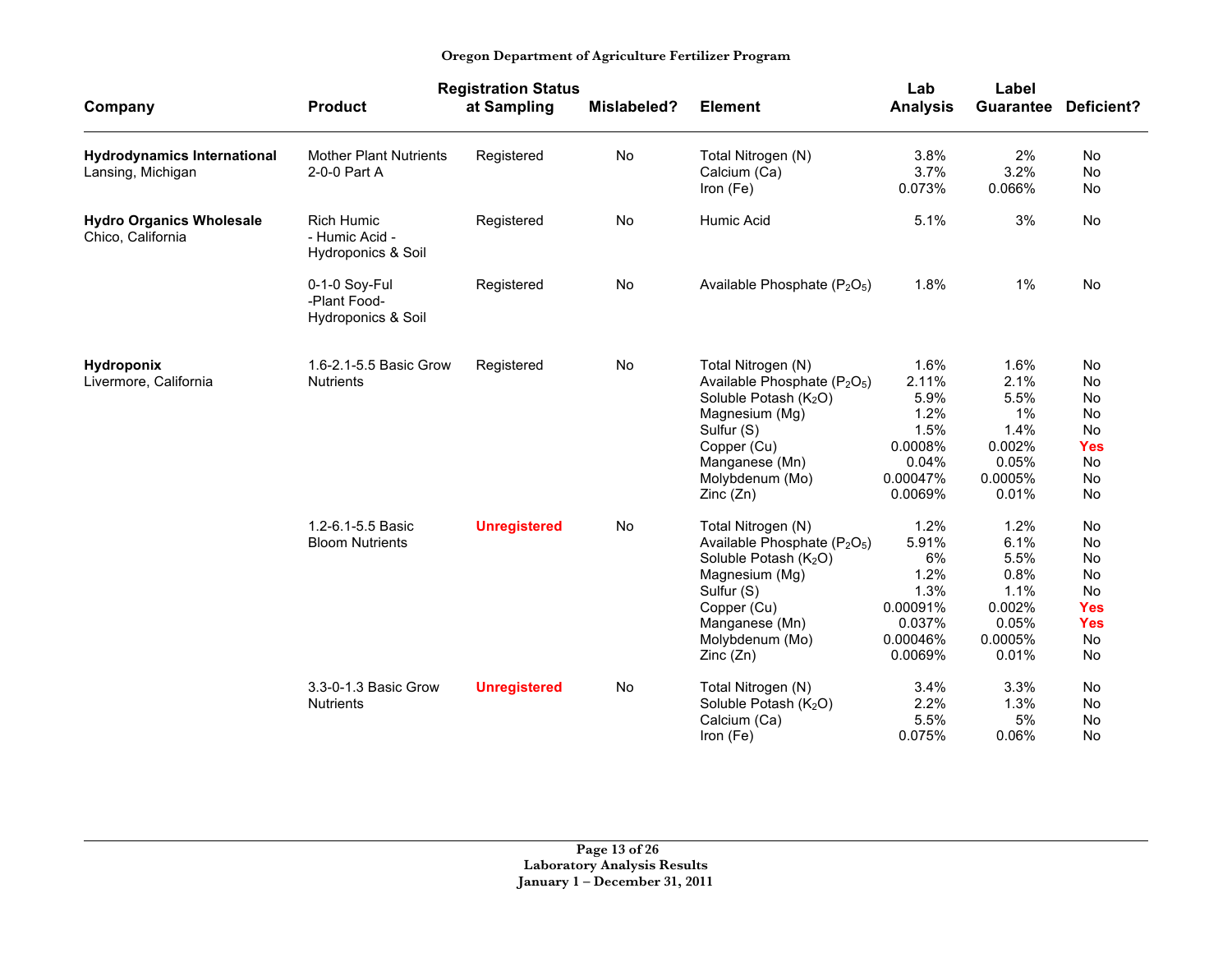| Oregon Department of Agriculture Fertilizer Program |  |
|-----------------------------------------------------|--|
|-----------------------------------------------------|--|

|                                                      |                                                                                                  | <b>Registration Status</b> |                    |                                                                                                                                                                                                                            | Lab                                                                               | Label                                                                     |                                                                          |
|------------------------------------------------------|--------------------------------------------------------------------------------------------------|----------------------------|--------------------|----------------------------------------------------------------------------------------------------------------------------------------------------------------------------------------------------------------------------|-----------------------------------------------------------------------------------|---------------------------------------------------------------------------|--------------------------------------------------------------------------|
| Company                                              | <b>Product</b>                                                                                   | at Sampling                | <b>Mislabeled?</b> | <b>Element</b>                                                                                                                                                                                                             | <b>Analysis</b>                                                                   | Guarantee                                                                 | <b>Deficient?</b>                                                        |
| J. R. Peters, Inc.<br>Allentown, Pennsylvania        | Jack's Classic 20-20-20<br>All Purpose with<br><b>Micronutrients Water</b><br>Soluble Plant Food | Registered                 | No                 | Total Nitrogen (N)<br>Available Phosphate (P <sub>2</sub> O <sub>5</sub> )<br>Soluble Potash (K <sub>2</sub> O)<br>Boron (B)<br>Copper (Cu)<br>Iron (Fe)<br>Manganese (Mn)<br>Molybdenum (Mo)<br>Zinc(Zn)                  | 20%<br>20%<br>20%<br>0.02%<br>0.06%<br>0.12%<br>0.062%<br>0.0011%<br>0.062%       | 20%<br>20%<br>20%<br>0.02%<br>0.05%<br>0.1%<br>0.05%<br>0.0009%<br>0.05%  | No<br>No<br>No<br>No<br>No<br>No<br>No<br>No<br>No                       |
| J. R. Simplot Company<br>Lathrop, California         | Best 20-10-5 Best-Tabs<br><b>Controlled Release</b><br><b>Fertilizer Tablets</b>                 | Registered                 | No                 | Total Nitrogen (N)<br>Available Phosphate (P <sub>2</sub> O <sub>5</sub> )<br>Soluble Potash (K <sub>2</sub> O)<br>Calcium (Ca)<br>Magnesium (Mg)<br>Sulfur (S)<br>Copper (Cu)<br>Iron (Fe)<br>Manganese (Mn)<br>Zinc (Zn) | 23%<br>7.4%<br>4.1%<br>2.1%<br>0.67%<br>3.1%<br>0.087%<br>0.7%<br>0.073%<br>0.12% | 20%<br>10%<br>5%<br>2.2%<br>0.5%<br>2%<br>0.05%<br>0.5%<br>0.05%<br>0.05% | No<br><b>Yes</b><br><b>Yes</b><br>No<br>No<br>No<br>No<br>No<br>No<br>No |
| <b>Kellogg Garden Products</b><br>Carson, California | Gardener & Bloome<br>3-7-4 Natural and<br>Organic Bud and Bloom<br>Fertilizer                    | Registered                 | <b>Yes</b>         | Total Nitrogen (N)<br>Available Phosphate $(P_2O_5)$<br>Soluble Potash (K <sub>2</sub> O)<br>Humic Acid                                                                                                                    | 3.5%<br>6.32%<br>4.4%<br>5.3%                                                     | 3%<br>7%<br>4%<br>4%                                                      | No<br>No<br>No<br>No                                                     |
|                                                      | Gardener & Bloome<br>4-6-3 Natural · Organic<br>Tomato, Vegetable<br>& Herb Fertilizer           | Registered                 | No                 | Total Nitrogen (N)<br>Available Phosphate (P <sub>2</sub> O <sub>5</sub> )<br>Soluble Potash (K <sub>2</sub> O)                                                                                                            | 4.4%<br>8.4%<br>2.9%                                                              | 4%<br>6%<br>3%                                                            | No<br>No<br>No                                                           |
| Lawn & Garden Products, Inc.<br>Fresno, California   | Monterey 9-6-2 Fish &<br>Poop Liquid Fish &<br>Guano Fertilizer<br>Combination                   | Registered                 | <b>Yes</b>         | Total Nitrogen (N)<br>Available Phosphate (P <sub>2</sub> O <sub>5</sub> )<br>Soluble Potash $(K_2O)$                                                                                                                      | 13%<br>6%<br>1.7%                                                                 | 9%<br>6%<br>2%                                                            | No<br>No<br>No                                                           |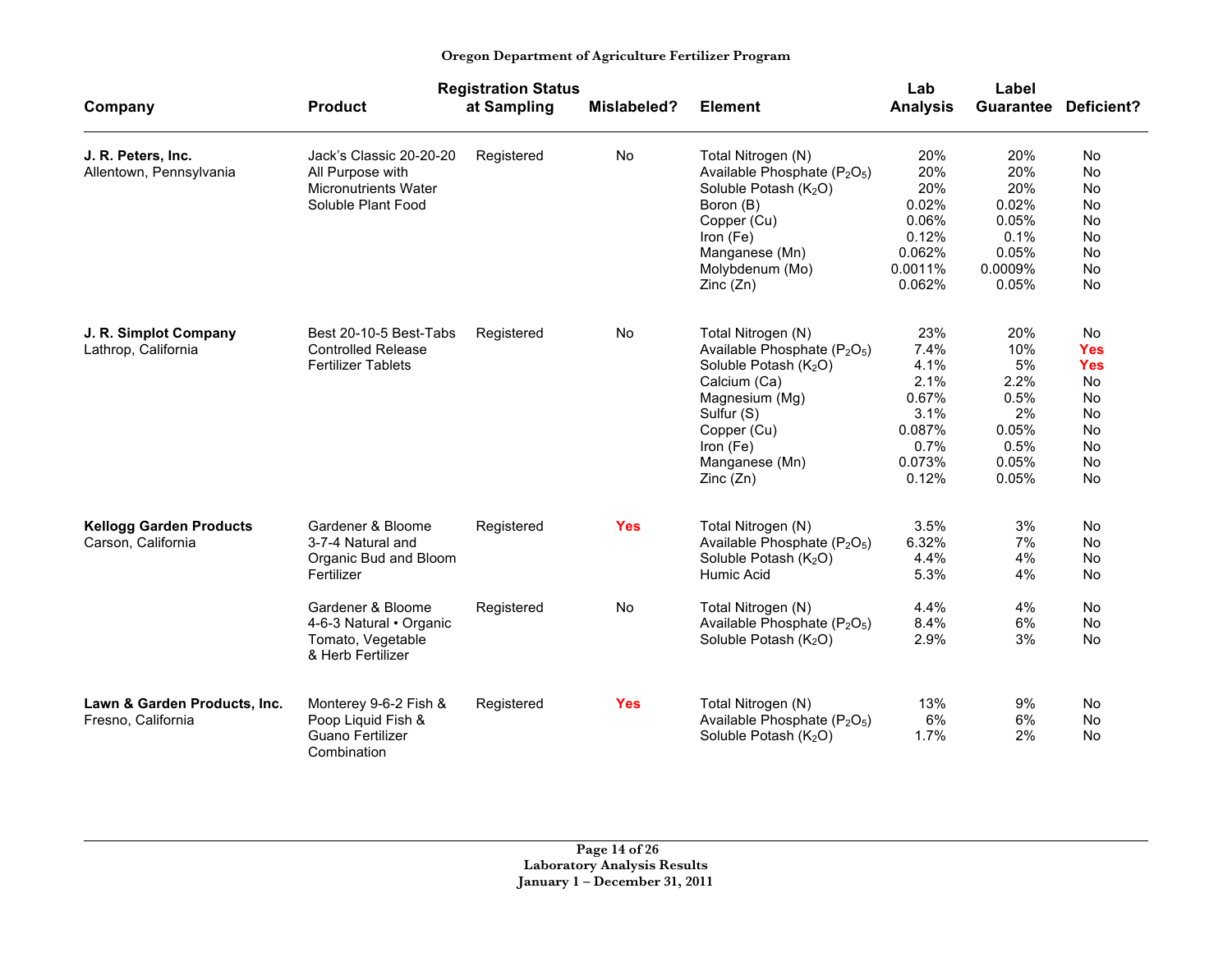|                            |                              | <b>Registration Status</b> |                    |                                                      | Lab             | Label            |            |
|----------------------------|------------------------------|----------------------------|--------------------|------------------------------------------------------|-----------------|------------------|------------|
| Company                    | <b>Product</b>               | at Sampling                | <b>Mislabeled?</b> | <b>Element</b>                                       | <b>Analysis</b> | <b>Guarantee</b> | Deficient? |
| <b>Lilly Miller Brands</b> | Lilly Miller 10-5-4          | Registered                 | No                 | Total Nitrogen (N)                                   | 9.43%           | 10%              | No         |
| Atlanta, Georgia           | Rhododendron,                |                            |                    | Available Phosphate (P <sub>2</sub> O <sub>5</sub> ) | 6%              | 5%               | No         |
|                            | Evergreen & Azalea           |                            |                    | Soluble Potash (K <sub>2</sub> O)                    | 5%              | 4%               | <b>No</b>  |
|                            | <b>Food Contains</b>         |                            |                    | Sulfur (S)                                           | 5.1%            | 3%               | No         |
|                            | <b>Cottonseed Meal</b>       |                            |                    | Boron (B)                                            | 0.06%           | 0.02%            | No         |
|                            |                              |                            |                    | Iron (Fe)                                            | 0.2%            | 0.1%             | No         |
|                            |                              |                            |                    | Manganese (Mn)                                       | 0.11%           | 0.05%            | No         |
|                            |                              |                            |                    | Molybdenum (Mo)                                      | 0.00074%        | 0.0005%          | No         |
|                            |                              |                            |                    | Zinc(Zn)                                             | 0.11%           | 0.05%            | No         |
|                            | Lilly Miller 10-10-10        | Registered                 | No                 | Total Nitrogen (N)                                   | 10%             | 10%              | No         |
|                            | All Purpose Planting         |                            |                    | Available Phosphate (P <sub>2</sub> O <sub>5</sub> ) | 11%             | 10%              | No         |
|                            | & Growing Food               |                            |                    | Soluble Potash (K <sub>2</sub> O)                    | 12%             | 10%              | No         |
|                            | (w/no Ca)                    |                            |                    | Boron (B)                                            | 0.046%          | 0.02%            | No         |
|                            |                              |                            |                    | Iron (Fe)                                            | 0.37%           | 0.1%             | No         |
|                            |                              |                            |                    | Manganese (Mn)                                       | 0.94%           | 0.05%            | <b>No</b>  |
|                            |                              |                            |                    | Molybdenum (Mo)                                      | 0.00091%        | 0.0005%          | No         |
|                            |                              |                            |                    | Zinc(Zn)                                             | 0.093%          | 0.05%            | No         |
|                            | Lilly Miller 5-10-10         | Registered                 | No                 | Total Nitrogen (N)                                   | 4.8%            | 5%               | No         |
|                            | Morcrop Tomato &             |                            |                    | Available Phosphate $(P_2O_5)$                       | 11%             | 10%              | No         |
|                            | Vegetable Food               |                            |                    | Soluble Potash (K <sub>2</sub> O)                    | 12%             | 10%              | No         |
|                            |                              |                            |                    | Calcium (Ca)                                         | 9.5%            | 4%               | No         |
|                            |                              |                            |                    | Sulfur (S)                                           | 1.1%            | 1%               | No         |
|                            |                              |                            |                    | Boron (B)                                            | 0.036%          | 0.02%            | No         |
|                            |                              |                            |                    | Iron (Fe)                                            | 0.39%           | 0.1%             | No         |
|                            |                              |                            |                    | Manganese (Mn)                                       | 0.09%           | 0.05%            | No         |
|                            |                              |                            |                    | Molybdenum (Mo)                                      | 0.00053%        | 0.0005%          | No         |
|                            |                              |                            |                    | Zinc(Zn)                                             | 0.085%          | 0.05%            | No         |
|                            | Lilly Miller 5-8-4 Rose      | Registered                 | No                 | Total Nitrogen (N)                                   | 5.2%            | 5%               | No         |
|                            | & Flower Food                |                            |                    | Available Phosphate (P <sub>2</sub> O <sub>5</sub> ) | 8.7%            | 8%               | No         |
|                            | <b>Contains Alfalfa Meal</b> |                            |                    | Soluble Potash (K <sub>2</sub> O)                    | 6.3%            | 4%               | No         |
|                            |                              |                            |                    | Magnesium (Mg)                                       | 2.9%            | 1%               | No         |
|                            |                              |                            |                    | Sulfur (S)                                           | 6.1%            | 4%               | No         |
|                            |                              |                            |                    | Boron (B)                                            | 0.05%           | 0.02%            | No         |
|                            |                              |                            |                    | Iron (Fe)                                            | 0.54%           | 0.1%             | No         |
|                            |                              |                            |                    | Manganese (Mn)                                       | 0.11%           | 0.05%            | No         |
|                            |                              |                            |                    | Molybdenum (Mo)                                      | 0.00066%        | 0.0005%          | No         |
|                            |                              |                            |                    | Zinc(Zn)                                             | 0.1%            | 0.05%            | <b>No</b>  |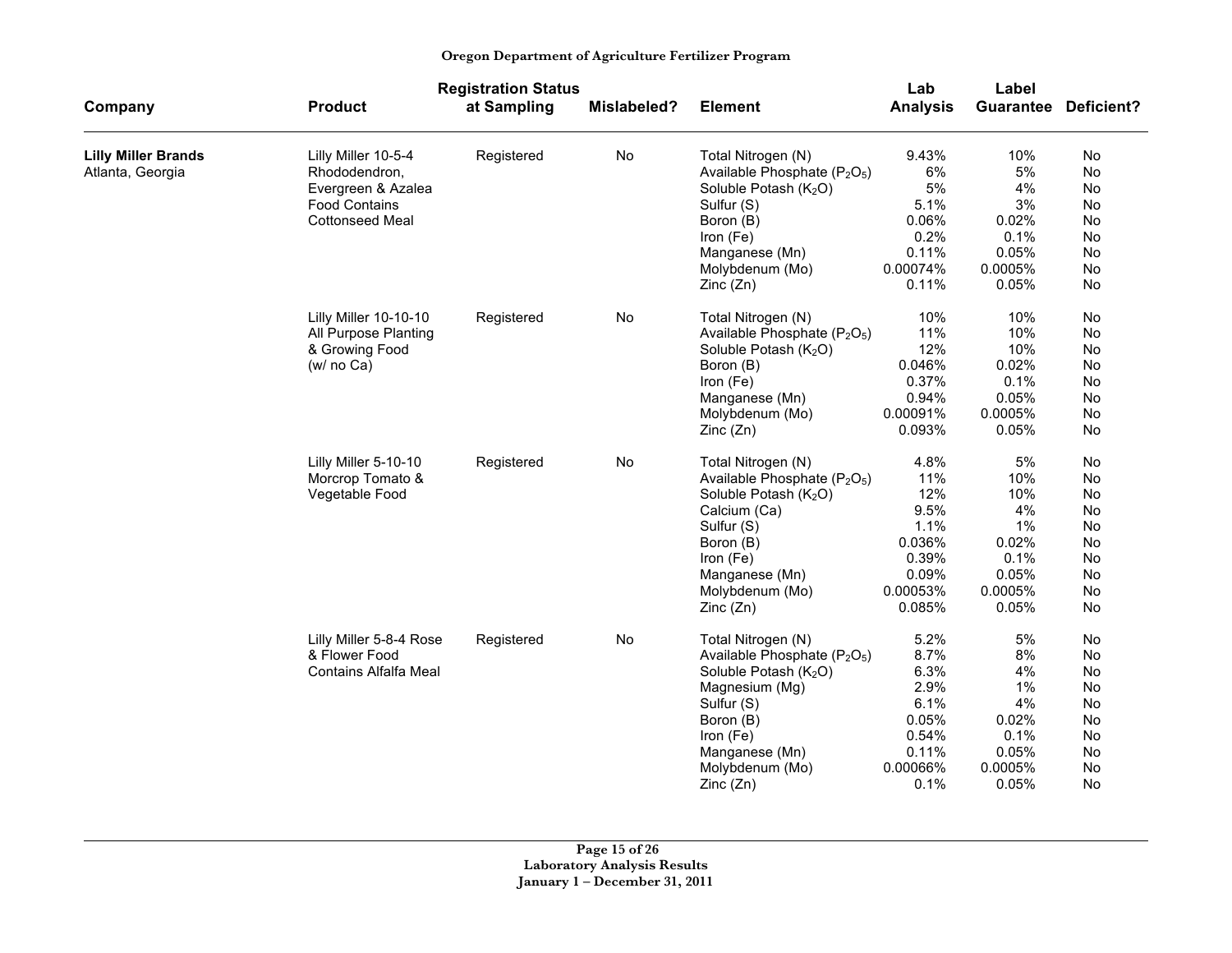|                                                               |                                                                                                                  | <b>Registration Status</b> |             |                                                                                                                                                                                                                                | Lab                                                                                            | Label                                                                                 |                                                                                                                        |
|---------------------------------------------------------------|------------------------------------------------------------------------------------------------------------------|----------------------------|-------------|--------------------------------------------------------------------------------------------------------------------------------------------------------------------------------------------------------------------------------|------------------------------------------------------------------------------------------------|---------------------------------------------------------------------------------------|------------------------------------------------------------------------------------------------------------------------|
| Company                                                       | <b>Product</b>                                                                                                   | at Sampling                | Mislabeled? | <b>Element</b>                                                                                                                                                                                                                 | <b>Analysis</b>                                                                                | <b>Guarantee</b>                                                                      | Deficient?                                                                                                             |
| <b>Miracle-Gro Lawn</b><br>Products, Inc.<br>Marysville, Ohio | 0.12-0.04-0.08 Cactus,<br>Palm & Citrus Soil Fast<br>Draining Formula<br>Enriched with Miracle-Gro<br>Plant Food | Registered                 | <b>Yes</b>  | Total Nitrogen (N)<br>Available Phosphate (P <sub>2</sub> O <sub>5</sub> )<br>Soluble Potash (K <sub>2</sub> O)                                                                                                                | 0.275%<br>0.0325%<br>0.095%                                                                    | 0.12%<br>0.04%<br>0.08%                                                               | No<br>No<br>No                                                                                                         |
|                                                               | Miracle-Gro Organic<br>Choice 6-0-0 All Purpose<br><b>Plant Food Concentrate</b><br>Ready-Spray                  | Registered                 | No          | Total Nitrogen (N)                                                                                                                                                                                                             | 5.9%                                                                                           | 6%                                                                                    | <b>No</b>                                                                                                              |
|                                                               | Miracle-Gro Organic<br>Choice 8-0-0 All Purpose<br><b>Plant Food Concentrate</b><br>For Indoor & Outdoor Plants  | Registered                 | No          | Total Nitrogen (N)                                                                                                                                                                                                             | 8.1%                                                                                           | 8%                                                                                    | No                                                                                                                     |
| <b>Mosaic Crop Nutrition, LLC</b><br>Minneapolis, Minnesota   | 0-0-21.5 K-Mag Premium Registered                                                                                |                            | No          | Soluble Potash (K <sub>2</sub> O)<br>Magnesium (Mg)<br>Sulfur (S)<br>Chlorine (CI) (Max)                                                                                                                                       | 23.9%<br>11.6%<br>23%<br>2.6%                                                                  | 21.5%<br>10.5%<br>21%<br>2.5%                                                         | No<br>No<br>No<br><b>No</b>                                                                                            |
| <b>Nutrifield Pty, Ltd</b><br>Sunshine West, Victoria         | 2.5-0.25-1.9 Ocean Mist                                                                                          | Registered                 | No          | Total Nitrogen (N)<br>Available Phosphate (P <sub>2</sub> O <sub>5</sub> )<br>Soluble Potash (K <sub>2</sub> O)<br>Boron (B)<br>Manganese (Mn)<br>Zinc(Zn)                                                                     | 2.1%<br>0.42%<br>1.8%<br>0.16%<br>0.31%<br>0.33%                                               | 2%<br>0.25%<br>1.9%<br>0.15%<br>0.25%<br>0.23%                                        | No<br>No<br>No.<br>No<br><b>No</b><br>No                                                                               |
|                                                               | 1.25-4.2-2 nf Coco<br>Nutrient for Grow &<br>Bloom Part A                                                        | Registered                 | <b>Yes</b>  | Total Nitrogen (N)<br>Available Phosphate (P <sub>2</sub> O <sub>5</sub> )<br>Soluble Potash (K <sub>2</sub> O)<br>Magnesium (Mg)<br>Boron (B)<br>Copper (Cu)<br>Manganese (Mn)<br>Molybdenum (Mo)<br>Zinc(Zn)<br>Silicon (Si) | 0.862%<br>3.1%<br>3.2%<br>1.2%<br>0.013%<br>0.00077%<br>0.38%<br>0.00043%<br>0.002%<br>0.0018% | 1.25%<br>4.2%<br>2%<br>1.7%<br>0.009%<br>0.003%<br>0.01%<br>0.001%<br>0.008%<br>0.01% | <b>No</b><br><b>Yes</b><br>No<br><b>Yes</b><br><b>No</b><br><b>Yes</b><br>No<br><b>Yes</b><br><b>Yes</b><br><b>Yes</b> |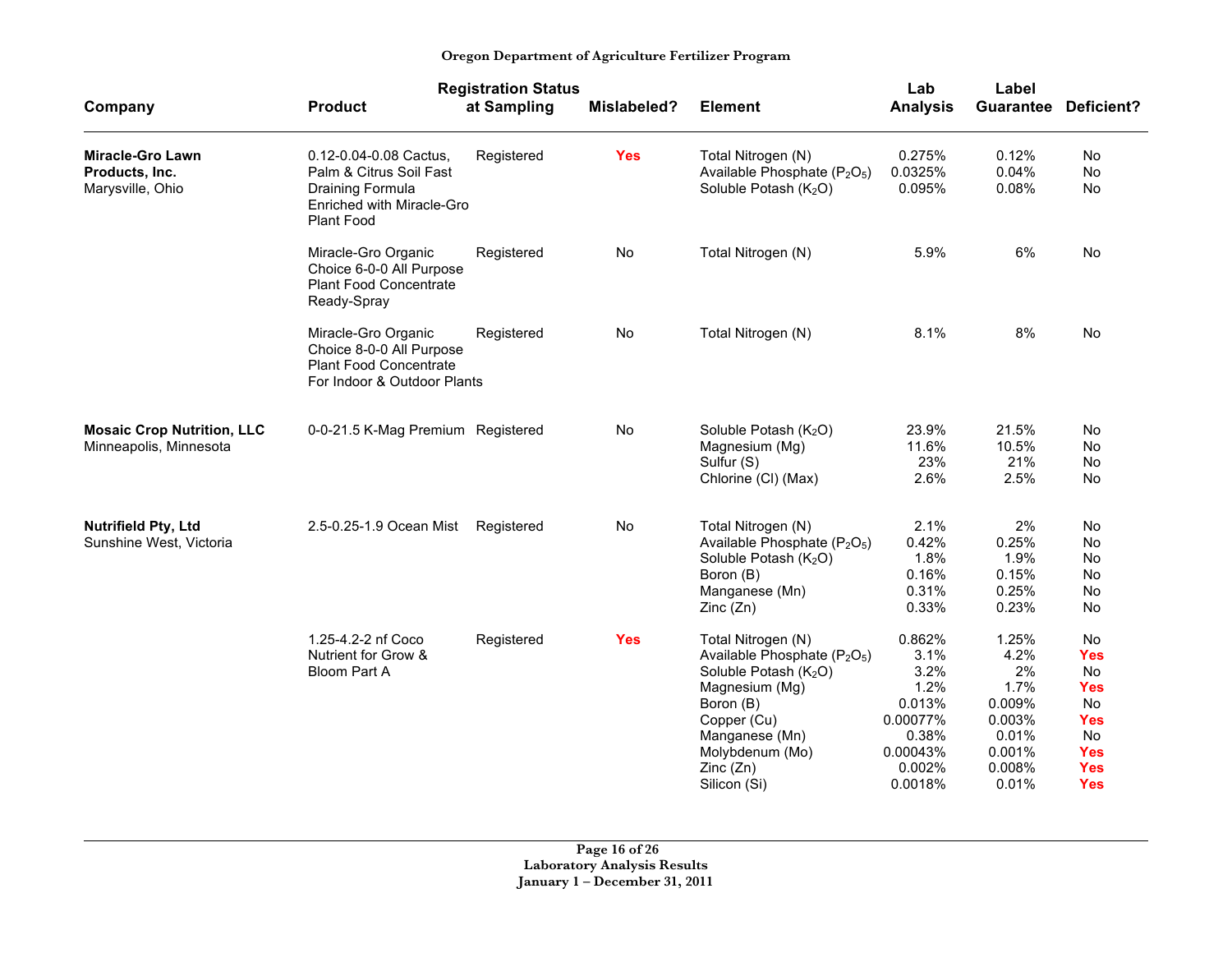|                                                                 |                                                                   | <b>Registration Status</b> |             |                                                                                                                                                   | Lab                                   | Label                      |                                                                   |
|-----------------------------------------------------------------|-------------------------------------------------------------------|----------------------------|-------------|---------------------------------------------------------------------------------------------------------------------------------------------------|---------------------------------------|----------------------------|-------------------------------------------------------------------|
| Company                                                         | <b>Product</b>                                                    | at Sampling                | Mislabeled? | <b>Element</b>                                                                                                                                    | <b>Analysis</b>                       | <b>Guarantee</b>           | <b>Deficient?</b>                                                 |
| <b>Ocean Crest Seafoods</b><br>Gloucester, Massachusetts        | Neptune's Harvest<br>2-3-1 Fish & Seaweed<br>Fertilizer           | Registered                 | <b>Yes</b>  | Total Nitrogen (N)<br>Available Phosphate (P <sub>2</sub> O <sub>5</sub> )<br>Soluble Potash (K <sub>2</sub> O)                                   | 1.9%<br>3.3%<br>0.92%                 | 2%<br>3%<br>1%             | No<br>No<br>No                                                    |
| <b>Organic Bountea</b><br>Forestville, California               | 1-6-5 B3 Bountea<br><b>Better Bloom</b>                           | <b>Unregistered</b>        | <b>Yes</b>  | Total Nitrogen (N)<br>Available Phosphate (P <sub>2</sub> O <sub>5</sub> )<br>Soluble Potash (K <sub>2</sub> O)<br>Humic Acid                     | 1.4%<br>5.1%<br>7.2%<br>12%           | 1%<br>6%<br>5%<br>14%      | <b>No</b><br><b>Yes</b><br>No<br>No                               |
|                                                                 | 3-0.06-1.5 Superstart<br>For Plants                               | <b>Unregistered</b>        | <b>Yes</b>  | Total Nitrogen (N)<br>Available Phosphate (P <sub>2</sub> O <sub>5</sub> )<br>Soluble Potash (K <sub>2</sub> O)<br>Humic Acid                     | 2.3%<br>1.7%<br>2.7%<br>9.7%          | 3%<br>0.06%<br>1.5%<br>10% | <b>Yes</b><br><b>No</b><br><b>No</b><br>No                        |
| <b>Oregon's Only Organics</b><br>Company<br>Springfield, Oregon | <b>Harvest Moon Organics</b><br>0-3-0 Biggest Bloom<br>Tea        | Registered                 | <b>Yes</b>  | Available Phosphate (P <sub>2</sub> O <sub>5</sub> )<br>Humic Acid                                                                                | 3.1%<br>0.14%                         | 3%<br>0.1%                 | No<br><b>No</b>                                                   |
|                                                                 | 0-1-0 Carbon Sweet<br>Love Bud                                    | <b>Unregistered</b>        | <b>Yes</b>  | Available Phosphate (P <sub>2</sub> O <sub>5</sub> )                                                                                              | 5.6%                                  | 1%                         | No                                                                |
|                                                                 | Harvest Moon Organics<br>3-7-3 Organically Based<br>Soil Nutrient | Registered                 | <b>Yes</b>  | Total Nitrogen (N)<br>Available Phosphate (P <sub>2</sub> O <sub>5</sub> )<br>Soluble Potash (K <sub>2</sub> O)<br>Calcium (Ca)<br>Magnesium (Mg) | 2.3%<br>5.6%<br>4.6%<br>2.4%<br>0.12% | 3%<br>7%<br>3%<br>3%<br>1% | <b>Yes</b><br><b>Yes</b><br><b>No</b><br><b>Yes</b><br><b>Yes</b> |
|                                                                 | <b>Harvest Moon Organics</b><br>0-0-0.5 Notrozime                 | <b>Unregistered</b>        | <b>Yes</b>  | Soluble Potash (K <sub>2</sub> O)                                                                                                                 | 4.7%                                  | 0.5%                       | <b>No</b>                                                         |
|                                                                 | <b>Harvest Moon Organics</b><br>Organic Plant Growth<br>Enhancer  | <b>Unregistered</b>        | <b>Yes</b>  | Humic Acid                                                                                                                                        | 4.4%                                  | 7%                         | <b>Yes</b>                                                        |
|                                                                 | Zeus Juice Growth<br>Enhancer                                     | Registered                 | <b>No</b>   | Humic Acid                                                                                                                                        | 0.13%                                 | 7%                         | <b>Yes</b>                                                        |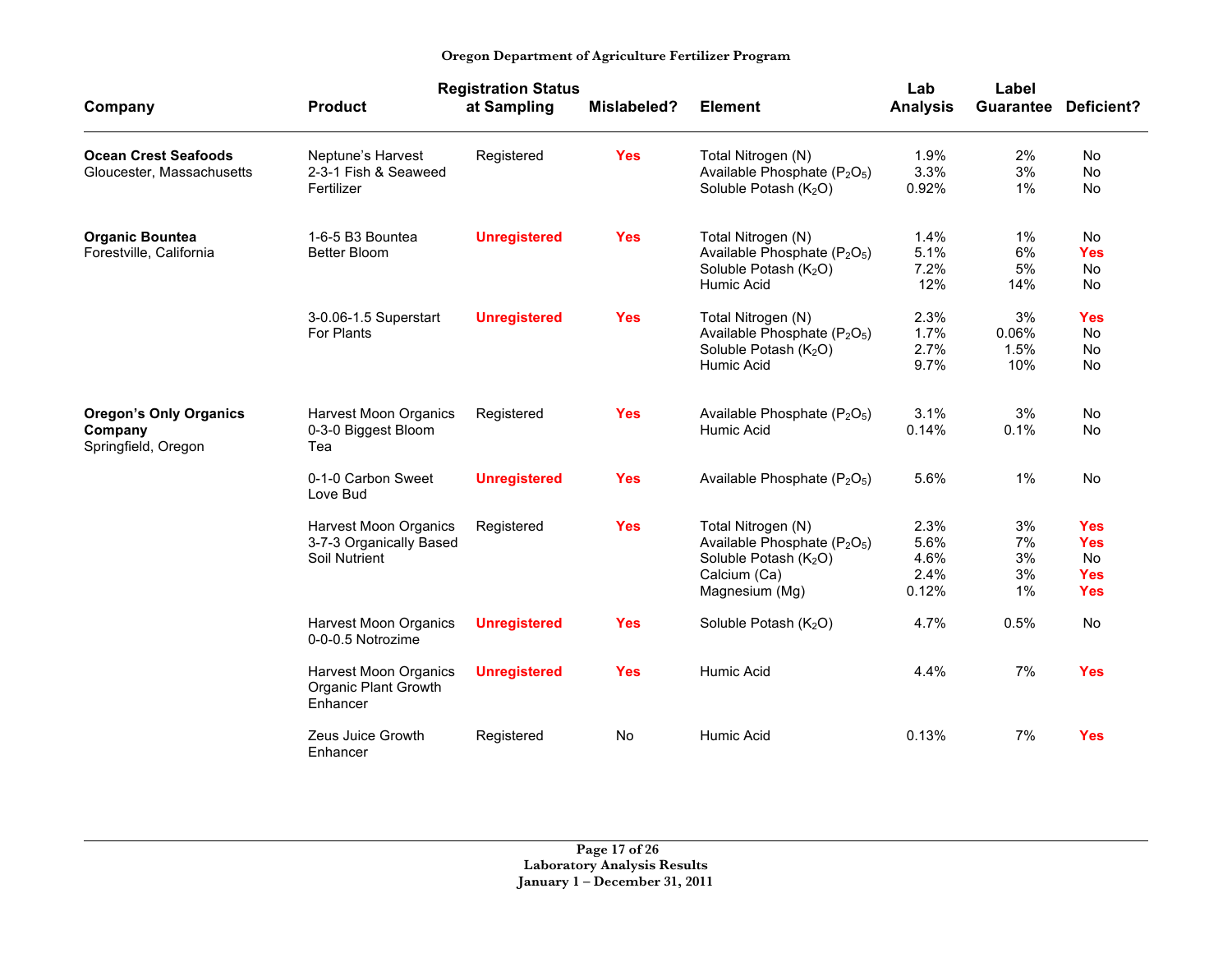|                                                           | <b>Registration Status</b>                                                     |             |             |                                                                                                                                                                                                           | Lab                                                                               | Label                                                                   |                                                    |
|-----------------------------------------------------------|--------------------------------------------------------------------------------|-------------|-------------|-----------------------------------------------------------------------------------------------------------------------------------------------------------------------------------------------------------|-----------------------------------------------------------------------------------|-------------------------------------------------------------------------|----------------------------------------------------|
| Company                                                   | <b>Product</b>                                                                 | at Sampling | Mislabeled? | <b>Element</b>                                                                                                                                                                                            | <b>Analysis</b>                                                                   |                                                                         | <b>Guarantee Deficient?</b>                        |
| <b>PBI/Gordon Corporation</b><br>Kansas City, Missouri    | Gordon's 3-10-3 Jump<br>Shot Plant Starter<br>with Vitamin B-1                 | Registered  | No          | Total Nitrogen (N)<br>Available Phosphate (P <sub>2</sub> O <sub>5</sub> )<br>Soluble Potash (K <sub>2</sub> O)<br>Chlorine (CI) (Max)<br>Iron (Fe)                                                       | 2.9%<br>9.9%<br>3.3%<br>2.75%<br>0.11%                                            | 3%<br>10%<br>3%<br>< 0.65%<br>0.1%                                      | No<br>No<br>No<br>Yes<br>No                        |
| PCS Sales (USA) Inc.<br>Northbrook, Illinois              | 0-0-60 Granular Muriate<br>of Potash                                           | Registered  | No          | Soluble Potash $(K_2O)$                                                                                                                                                                                   | 60%                                                                               | 60%                                                                     | No                                                 |
| <b>PlantLife Products</b><br>Kelowna, British Columbia    | 17-15-17 Jungle Green<br>For Vegetative Stage<br>of Growth                     | Registered  | No          | Total Nitrogen (N)<br>Available Phosphate (P <sub>2</sub> O <sub>5</sub> )<br>Soluble Potash (K <sub>2</sub> O)<br>Sulfur (S)<br>Boron (B)<br>Iron (Fe)<br>Zinc(Zn)                                       | 17%<br>18%<br>18%<br>4.4%<br>0.038%<br>0.21%<br>0.012%                            | 17%<br>15%<br>17%<br>4%<br>0.02%<br>0.1%<br>0.05%                       | No.<br>No<br>No<br>No<br>No<br>No<br>No            |
| <b>PMI Nutrition International</b><br>St. Paul, Minnesota | Bradfield Organics 3-3-3<br>Tasty Tomato & Veggie<br><b>Natural Fertilizer</b> | Registered  | <b>Yes</b>  | Total Nitrogen (N)<br>Available Phosphate (P <sub>2</sub> O <sub>5</sub> )<br>Soluble Potash $(K_2O)$                                                                                                     | 4.2%<br>2.8%<br>2.9%                                                              | 3%<br>3%<br>3%                                                          | No<br>No<br>No                                     |
| Pratum Co-op<br>Salem, Oregon                             | 0-0-60 Muriate of<br>Potash                                                    | Registered  | No          | Soluble Potash (K <sub>2</sub> O)                                                                                                                                                                         | 62%                                                                               | 60%                                                                     | No                                                 |
|                                                           | $20 - 0 - 0 - 24$                                                              | Registered  | No          | Total Nitrogen (N)<br>Sulfur (S)                                                                                                                                                                          | 21%<br>26%                                                                        | 20%<br>24%                                                              | No.<br>No                                          |
| Rapidgrow Industries, Inc.<br>Windsor, Ontario            | Supernatural<br>20-20-20 Gro Terra                                             | Registered  | No          | Total Nitrogen (N)<br>Available Phosphate (P <sub>2</sub> O <sub>5</sub> )<br>Soluble Potash (K <sub>2</sub> O)<br>Boron (B)<br>Copper (Cu)<br>Iron (Fe)<br>Manganese (Mn)<br>Molybdenum (Mo)<br>Zinc(Zn) | 19.28%<br>21%<br>22%<br>0.017%<br>0.046%<br>0.13%<br>0.045%<br>0.00076%<br>0.046% | 20%<br>20%<br>20%<br>0.02%<br>0.05%<br>0.1%<br>0.05%<br>0.001%<br>0.05% | No<br>No<br>No<br>No<br>No<br>No<br>No<br>No<br>No |

**Page 18 of 26 Laboratory Analysis Results January 1 – December 31, 2011**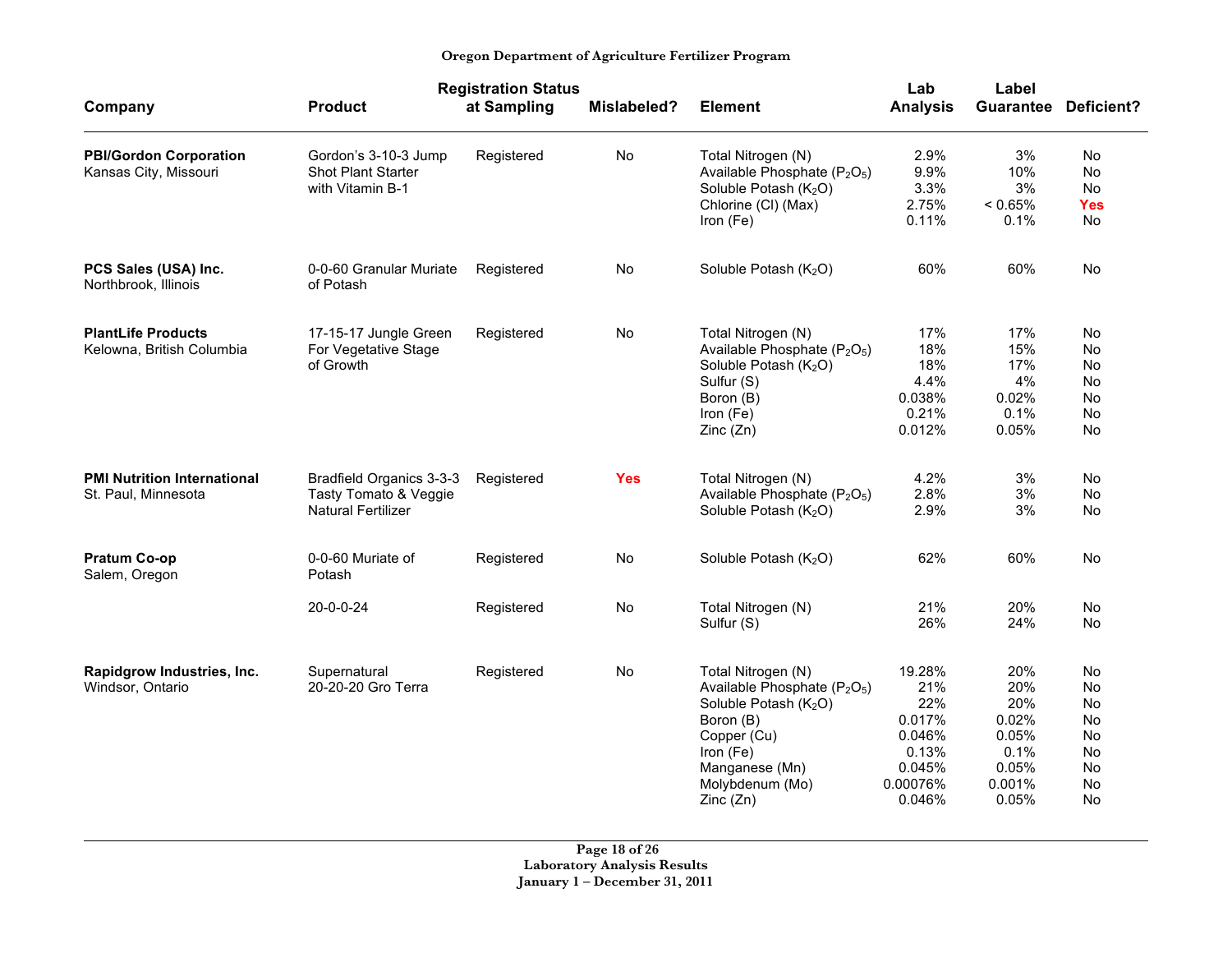|                               |                               | <b>Registration Status</b> |             |                                                      | Lab             | Label     |                |
|-------------------------------|-------------------------------|----------------------------|-------------|------------------------------------------------------|-----------------|-----------|----------------|
| Company                       | <b>Product</b>                | at Sampling                | Mislabeled? | <b>Element</b>                                       | <b>Analysis</b> | Guarantee | Deficient?     |
| RootBlast International, Inc. | 2-1-2 Rootblast               | Registered                 | No          | Total Nitrogen (N)                                   | 1.8%            | 2%        | No.            |
| Canton, Ohio                  | Professional Growth           |                            |             | Available Phosphate (P <sub>2</sub> O <sub>5</sub> ) | 1.6%            | 1%        | No             |
|                               | Formula                       |                            |             | Soluble Potash (K <sub>2</sub> O)                    | 2.7%            | 2%        | <b>No</b>      |
|                               |                               |                            |             | Calcium (Ca)                                         | 15.4%           | 13.8%     | <b>No</b>      |
|                               |                               |                            |             | Magnesium (Mg)                                       | 10.8%           | 7.5%      | No             |
|                               |                               |                            |             | Sulfur (S)                                           | 2.12%           | 1.88%     | <b>No</b>      |
|                               |                               |                            |             | Boron (B)                                            | 0.042%          | 0.02%     | <b>No</b>      |
|                               |                               |                            |             | Copper (Cu)                                          | 0.065%          | 0.05%     | No             |
|                               |                               |                            |             | Iron (Fe)                                            | 3.2%            | 2.47%     | N <sub>0</sub> |
|                               |                               |                            |             | Manganese (Mn)                                       | 0.15%           | 0.12%     | <b>No</b>      |
|                               |                               |                            |             | Zinc(Zn)                                             | 0.13%           | 0.15%     | No             |
| <b>Schultz Company</b>        | Garden Safe 3-5-3 Rose        | Registered                 | No          | Total Nitrogen (N)                                   | 5.5%            | 3%        | No             |
| Bridgeton, Missouri           | & Flower Natural Organic      |                            |             | Available Phosphate (P <sub>2</sub> O <sub>5</sub> ) | 3.05%           | 5%        | <b>Yes</b>     |
|                               | Plant Food                    |                            |             | Soluble Potash (K <sub>2</sub> O)                    | 3%              | 3%        | No.            |
|                               |                               |                            |             | Calcium (Ca)                                         | 11%             | 9%        | No             |
|                               |                               |                            |             | Magnesium (Mg)                                       | 0.8%            | 0.5%      | <b>No</b>      |
|                               |                               |                            |             | Iron (Fe)                                            | 0.15%           | 0.1%      | <b>No</b>      |
|                               | Schultz 19-31-17 Orchid       | Registered                 | <b>No</b>   | Total Nitrogen (N)                                   | 19%             | 19%       | <b>No</b>      |
|                               | Food Plant Food Water         |                            |             | Available Phosphate $(P_2O_5)$                       | 31%             | 31%       | <b>No</b>      |
|                               | Soluble Concentrated          |                            |             | Soluble Potash (K <sub>2</sub> O)                    | 18%             | 17%       | No             |
|                               | with Micros                   |                            |             | Boron (B)                                            | 0.024%          | 0.2%      | <b>No</b>      |
|                               |                               |                            |             | Copper (Cu)                                          | 0.051%          | 0.05%     | <b>No</b>      |
|                               |                               |                            |             | Iron (Fe)                                            | 0.11%           | 0.1%      | <b>No</b>      |
|                               |                               |                            |             | Manganese (Mn)                                       | 0.052%          | 0.05%     | <b>No</b>      |
|                               |                               |                            |             | Molybdenum (Mo)                                      | 0.00058%        | 0.0005%   | <b>No</b>      |
|                               |                               |                            |             | Zinc(Zn)                                             | 0.059%          | 0.05%     | No             |
| <b>Scotts Miracle-Gro</b>     | 10-15-15 Fruit & Citrus       | Registered                 | No          | Total Nitrogen (N)                                   | 11.2%           | 10%       | No             |
| Products, Inc.                | <b>Tree Fertilizer Spikes</b> |                            |             | Available Phosphate (P <sub>2</sub> O <sub>5</sub> ) | 15%             | 15%       | No             |
| Marysville, Ohio              |                               |                            |             | Soluble Potash (K <sub>2</sub> O)                    | 18%             | 15%       | No.            |
|                               |                               |                            |             | Sulfur (S)                                           | 14.7%           | 9%        | No             |
|                               |                               |                            |             | Iron (Fe)                                            | 0.875%          | 0.1%      | No             |
|                               |                               |                            |             | Manganese (Mn)                                       | 0.105%          | 0.05%     | <b>No</b>      |
|                               | Miracle-Gro Organic           | Registered                 | No          | Total Nitrogen (N)                                   | 6.9%            | 6%        | No             |
|                               | Choice 6-9-0 Bone Meal        |                            |             | Available Phosphate $(P_2O_5)$                       | 10%             | 9%        | No.            |

**Page 19 of 26 Laboratory Analysis Results January 1 – December 31, 2011**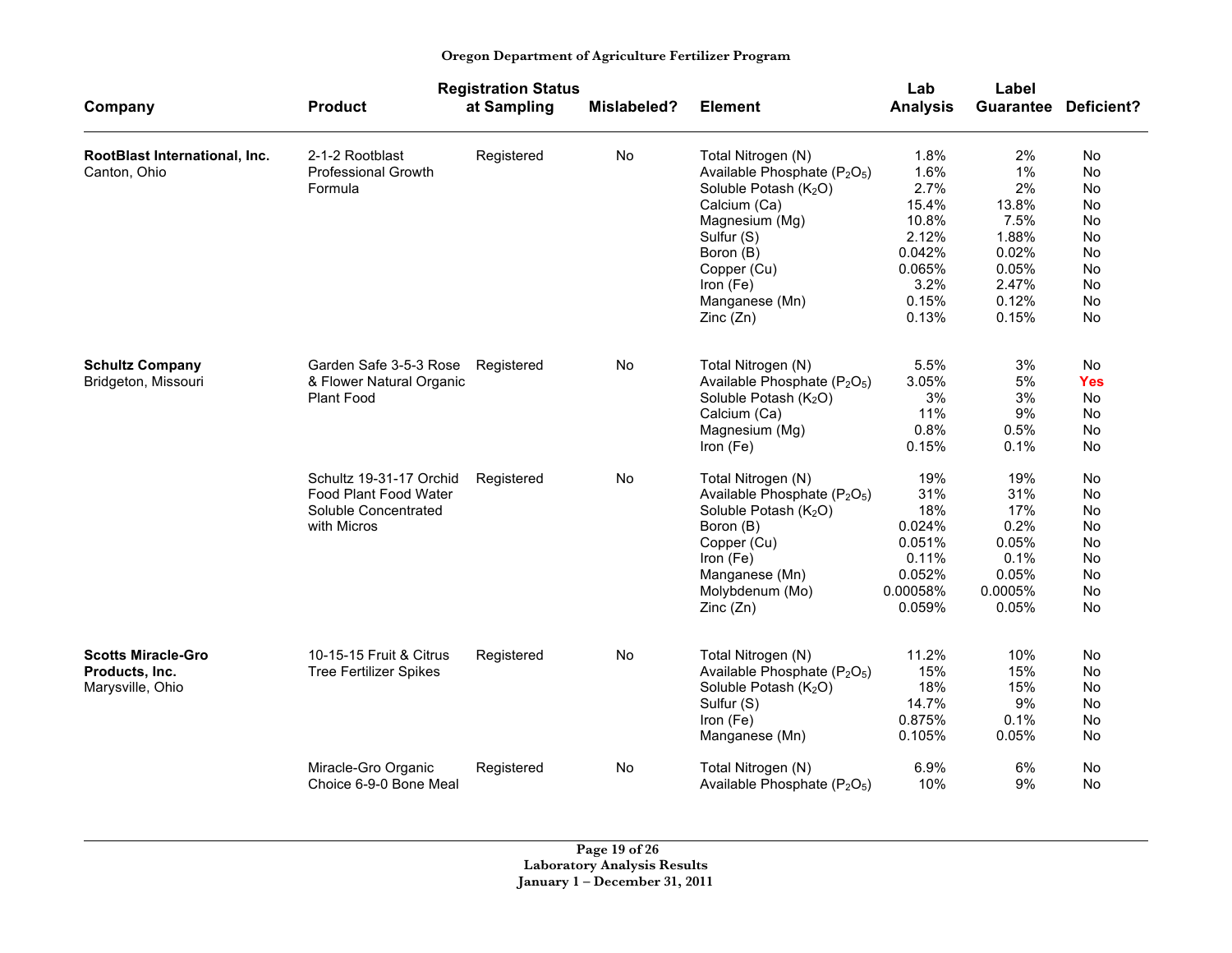|  | Oregon Department of Agriculture Fertilizer Program |  |
|--|-----------------------------------------------------|--|
|  |                                                     |  |

|                                                                 |                                                            | <b>Registration Status</b> |             |                                                                                                                 | Lab                       | Label                   |                             |
|-----------------------------------------------------------------|------------------------------------------------------------|----------------------------|-------------|-----------------------------------------------------------------------------------------------------------------|---------------------------|-------------------------|-----------------------------|
| Company                                                         | <b>Product</b>                                             | at Sampling                | Mislabeled? | <b>Element</b>                                                                                                  | <b>Analysis</b>           |                         | <b>Guarantee Deficient?</b> |
| <b>Scotts Miracle-Gro</b><br>Products, Inc.<br>Marysville, Ohio | 12-4-8 LiquaFeed<br>Ready to Use All<br>Purpose Plant Food | Registered                 | No          | Total Nitrogen (N)<br>Available Phosphate (P <sub>2</sub> O <sub>5</sub> )<br>Soluble Potash (K <sub>2</sub> O) | 12.4%<br>4.05%<br>8.8%    | 12%<br>4%<br>8%         | No<br>No<br>No              |
|                                                                 |                                                            |                            |             | Manganese (Mn)<br>Zinc(Zn)                                                                                      | 0.0615%<br>0.0621%        | 0.05%<br>0.05%          | No<br>No                    |
|                                                                 | 10-10-10 Shake 'n Feed<br>Continuous Release All           | Registered                 | No          | Total Nitrogen (N)<br>Available Phosphate (P <sub>2</sub> O <sub>5</sub> )                                      | 11.1%<br>11.4%            | 10%<br>10%              | No<br>No                    |
|                                                                 | Purpose Plant Food                                         |                            |             | Soluble Potash (K <sub>2</sub> O)<br>Sulfur (S)                                                                 | 13%<br>27.6%              | 10%<br>20%              | No<br>No                    |
|                                                                 | Miracle-Gro 18-18-21<br>Water Soluble Tomato               | Registered                 | No          | Total Nitrogen (N)<br>Available Phosphate (P <sub>2</sub> O <sub>5</sub> )                                      | 19%<br>19%                | 18%<br>18%              | No<br>No                    |
|                                                                 | <b>Plant Food</b>                                          |                            |             | Soluble Potash (K <sub>2</sub> O)<br>Magnesium (Mg)                                                             | 22%<br>0.66%              | 21%<br>0.5%             | No<br>No                    |
|                                                                 |                                                            |                            |             | Copper (Cu)<br>Iron (Fe)<br>Manganese (Mn)                                                                      | 0.059%<br>0.15%<br>0.061% | 0.05%<br>0.1%<br>0.05%  | No<br>No<br>No              |
|                                                                 |                                                            |                            |             | Zinc(Zn)                                                                                                        | 0.059%                    | 0.05%                   | <b>No</b>                   |
|                                                                 | Miracle-Gro 18-24-16<br>Water Soluble Rose                 | Registered                 | No          | Total Nitrogen (N)<br>Available Phosphate (P <sub>2</sub> O <sub>5</sub> )                                      | 21%<br>24%                | 18%<br>24%              | No<br>No                    |
|                                                                 | <b>Plant Food</b>                                          |                            |             | Soluble Potash (K <sub>2</sub> O)<br>Copper (Cu)                                                                | 16%<br>0.062%             | 16%<br>0.05%<br>0.1%    | No<br><b>No</b><br>No       |
|                                                                 |                                                            |                            |             | Iron (Fe)<br>Manganese (Mn)<br>Zinc (Zn)                                                                        | 0.13%<br>0.06%<br>0.058%  | 0.05%<br>0.05%          | <b>No</b><br>No             |
| <b>Scotts-Sierra Horticultural</b><br><b>Products</b>           | Osmocote Smart-<br><b>Release Plant Food</b>               | Registered                 | No          | Total Nitrogen (N)<br>Available Phosphate (P <sub>2</sub> O <sub>5</sub> )                                      | 15%<br>7.7%               | 15%<br>8%               | No<br>No                    |
| Marysville, Ohio                                                | 15-8-11 PotShots<br>Plant Food Nuggets                     |                            |             | Soluble Potash (K <sub>2</sub> O)<br>Magnesium (Mg)                                                             | 14%<br>1.23%              | 11%<br>1.45%            | No<br>No                    |
|                                                                 |                                                            |                            |             | Sulfur (S)<br>Boron (B)<br>Iron (Fe)                                                                            | 5.5%<br>0.036%<br>0.407%  | 2.4%<br>0.02%<br>0.175% | No<br><b>No</b><br>No       |
|                                                                 |                                                            |                            |             | Manganese (Mn)<br>Molybdenum (Mo)                                                                               | 0.1%<br>0.021%            | 0.05%<br>0.014%         | No<br>No                    |
| <b>SJ Enterprises</b><br>Davis, California                      | <b>Cyco Platinum Series</b><br>$0 - 40 - 0$ XL             | Registered                 | No          | Available Phosphate (P <sub>2</sub> O <sub>5</sub> )                                                            | 0.14%                     | 40%                     | <b>Yes</b>                  |

**Page 20 of 26 Laboratory Analysis Results January 1 – December 31, 2011**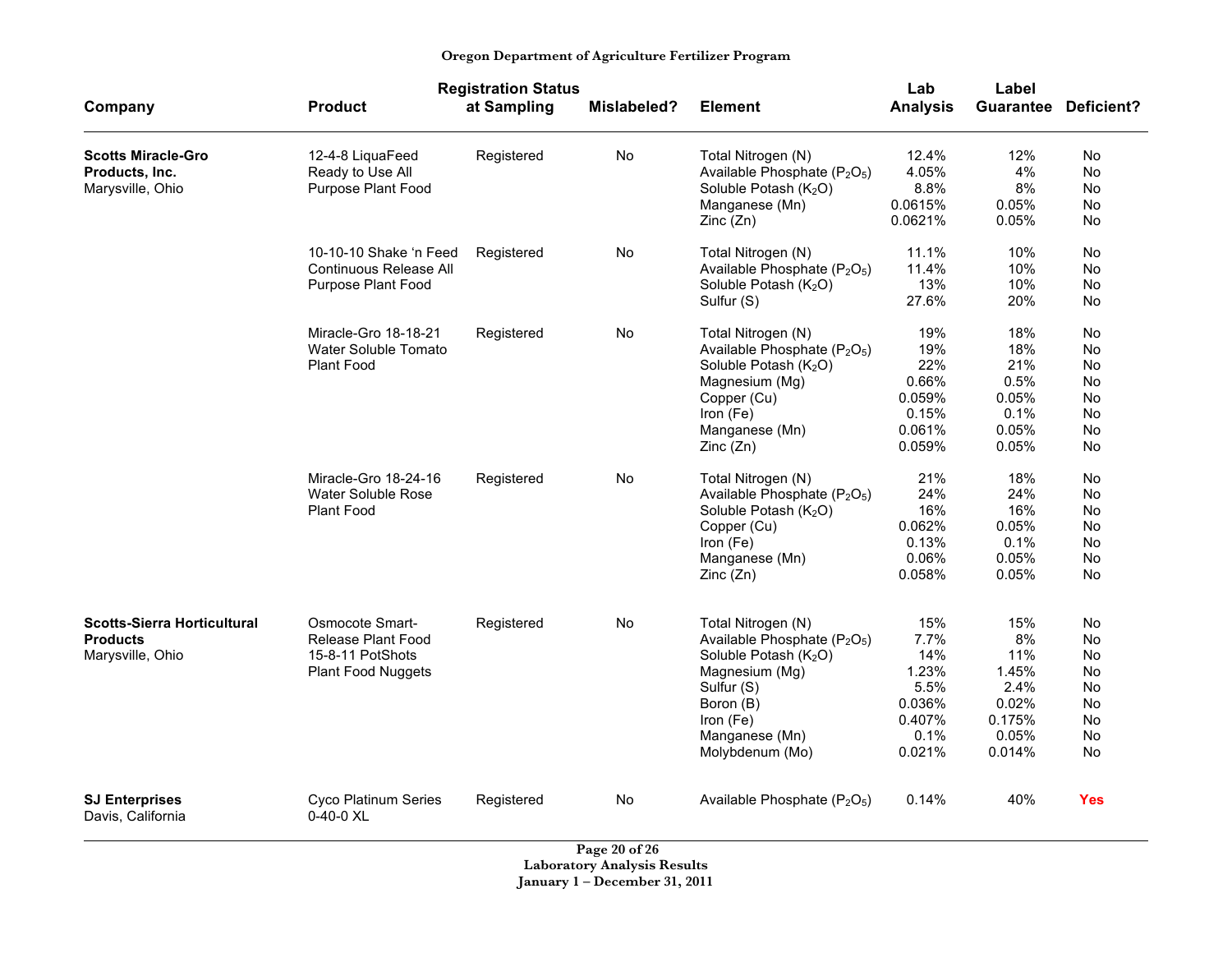|                                                                           | <b>Registration Status</b>                                                                    |             |             |                                                                                                                                                                                                           | Lab                                                                                            | Label                                                                                 |                                                                |
|---------------------------------------------------------------------------|-----------------------------------------------------------------------------------------------|-------------|-------------|-----------------------------------------------------------------------------------------------------------------------------------------------------------------------------------------------------------|------------------------------------------------------------------------------------------------|---------------------------------------------------------------------------------------|----------------------------------------------------------------|
| Company                                                                   | <b>Product</b>                                                                                | at Sampling | Mislabeled? | <b>Element</b>                                                                                                                                                                                            | <b>Analysis</b>                                                                                | <b>Guarantee</b>                                                                      | <b>Deficient?</b>                                              |
| Soda Springs Phosphate II<br>Soda Springs, Idaho                          | <b>Ida Gro Pelletized</b><br>Gypsum (Mini Prill)                                              | Registered  | No          | Calcium (Ca)<br>Sulfur (S)<br>Gypsum $(CaSO_4 \cdot 2H_2O)$                                                                                                                                               | 23%<br>14%<br>75.3%                                                                            | 20%<br>12%<br>64.5%                                                                   | No<br>No<br>No                                                 |
| <b>Sun Gro Horticulture</b><br>Distribution, Inc.<br>Bellevue, Washington | Black Gold 3-15-0<br><b>Bone Meal Fertilizer</b>                                              | Registered  | No          | Total Nitrogen (N)<br>Available Phosphate (P <sub>2</sub> O <sub>5</sub> )                                                                                                                                | 4.5%<br>15%                                                                                    | 3%<br>15%                                                                             | No<br>No                                                       |
|                                                                           | Black Gold 4-5-3<br>Tomato & Vegetable<br>Fertilizer                                          | Registered  | No          | Total Nitrogen (N)<br>Available Phosphate (P <sub>2</sub> O <sub>5</sub> )<br>Soluble Potash $(K_2O)$                                                                                                     | 5%<br>6.3%<br>2.6%                                                                             | 4%<br>5%<br>3%                                                                        | No<br>No<br>No                                                 |
|                                                                           | Black Gold 4-6-2<br>Rose & Flower Fertilizer                                                  | Registered  | No          | Total Nitrogen (N)<br>Available Phosphate (P <sub>2</sub> O <sub>5</sub> )<br>Soluble Potash $(K_2O)$                                                                                                     | 4.8%<br>6.7%<br>2.4%                                                                           | 4%<br>6%<br>2%                                                                        | No<br>No<br>No                                                 |
|                                                                           | <b>Black Gold 15-7-15</b><br><b>Controlled Release</b><br>Fertilizer Feeds Up to<br>6 Months  | Registered  | No          | Total Nitrogen (N)<br>Available Phosphate $(P_2O_5)$<br>Soluble Potash $(K_2O)$<br>Magnesium (Mg)<br>Sulfur (S)<br>Boron (B)<br>Copper (Cu)<br>Iron (Fe)<br>Manganese (Mn)<br>Molybdenum (Mo)<br>Zinc(Zn) | 15%<br>7.3%<br>16%<br>1.3%<br>8.4%<br>0.033%<br>0.052%<br>0.57%<br>0.077%<br>0.0092%<br>0.068% | 15%<br>7%<br>15%<br>1.2%<br>7%<br>0.03%<br>0.05%<br>0.45%<br>0.07%<br>0.009%<br>0.07% | No<br>No<br>No<br>No<br>No<br>No<br>No<br>No<br>No<br>No<br>No |
| <b>Sunleaves Garden Products</b><br>Bloomington, Indiana                  | $0.5 - 13 - 0.2$ Indonesian<br>Bat Guano High<br>Phosphorus All Natural<br>Organic Fertilizer | Registered  | No          | Total Nitrogen (N)<br>Available Phosphate (P <sub>2</sub> O <sub>5</sub> )<br>Soluble Potash (K <sub>2</sub> O)                                                                                           | 0.31%<br>7.6%<br>0.74%                                                                         | 0.5%<br>13%<br>0.2%                                                                   | No<br><b>Yes</b><br>No                                         |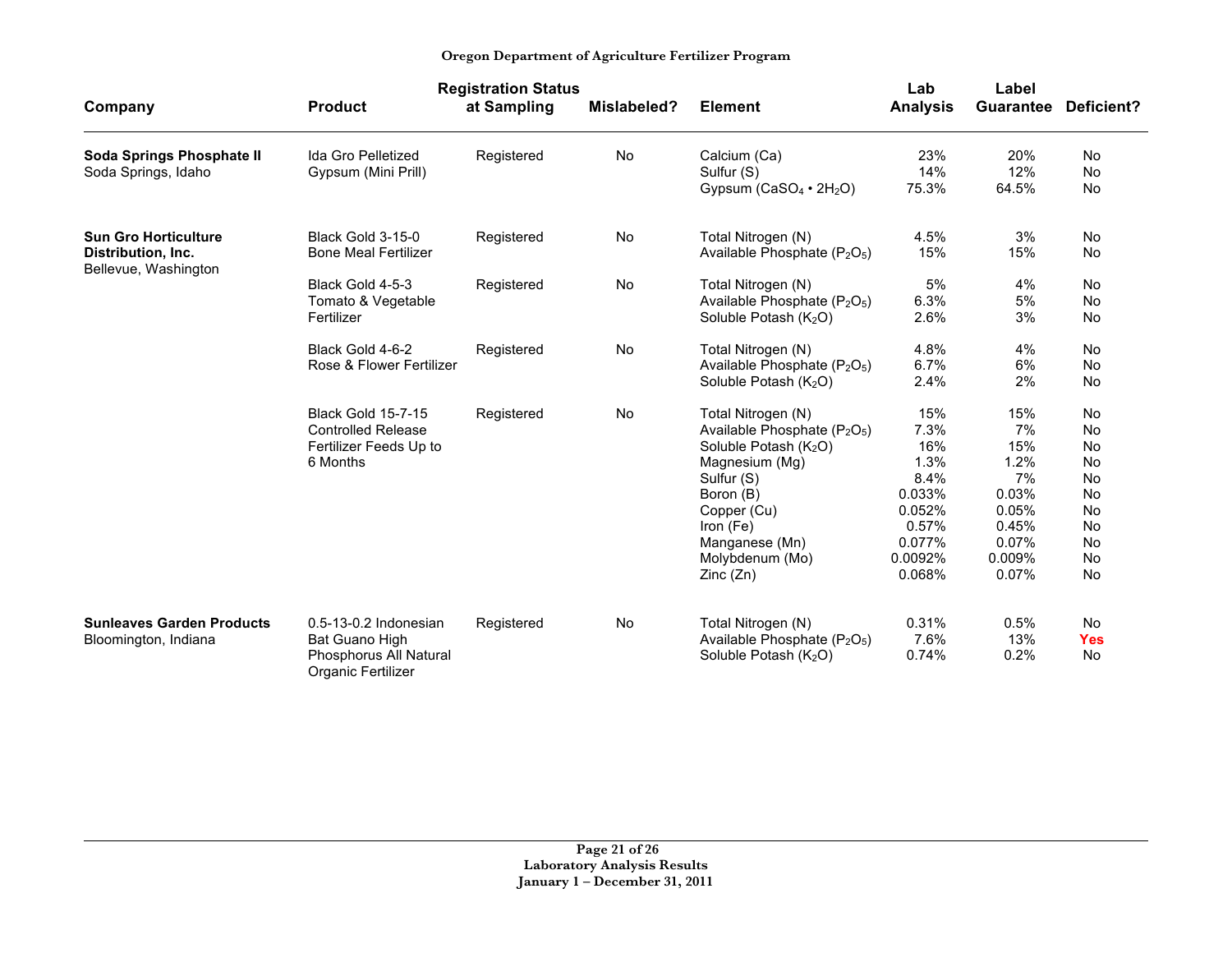### **Registration Status Lab Label Company Product at Sampling Mislabeled? Element Analysis Guarantee Deficient? Swiss Farms Products, Inc.** Vigoro 12-10-5 Tomato Registered No Total Nitrogen (N) 11.5% 12% No Las Vegas, Nevada & Vegetable Plant Food Available Phosphate (P2O5) 8.8% 10% **Yes** Plus Minors **Soluble Potash (K<sub>2</sub>O)** 6.9% 5% No Magnesium (Mg) 4.09% 1.5% No Sulfur (S) 8.89% 5% No Boron (B)  $0.0347\%$  0.02% No Copper (Cu) 0.098% 0.05% No Iron (Fe) 1.51% 1% No Manganese (Mn)  $0.0516\%$  0.05% No Molybdenum (Mo) 0.0015% 0.0005% No Zinc (Zn) 0.249% 0.05% No **Sylvite Sales (USA) Inc.**  $15.5-0-0+19\%$  Ca Field Registered No Total Nitrogen (N) 15.9% 15.5% No Burlington, Ontario **Calcium Grade Calcium Nitrate** Cancel Calcium (Ca) **Calcium (Ca)** 19% 19% No **T-Nou NV Atami Presents 0-14-15 Unregistered** No Available Phosphate (P<sub>2</sub>O<sub>5</sub>) 13.6% 14% No Womelsdorf, Pennsylvania Bloombastic Bloombastic Soluble Potash (K<sub>2</sub>O) 16% 15% No<br>Iron (Fe) 1.16% 1.12% No Iron (Fe) 1.16% 1.12% No **Technaflora Plant Products, Ltd.** B.C. 1-4-7 Bloom Registered No Total Nitrogen (N) 1% 1% No Port Coquitlam, British Columbia **Notable Port Concernsive Community** Available Phosphate (P<sub>2</sub>O<sub>5</sub>) 4.5% 4% Noticed<br>
Soluble Potash (K<sub>2</sub>O) 7.1% 7% No Soluble Potash  $(K_2O)$  7.1% 7% No Magnesium (Mg)  $1.29\%$  0.852% No Sulfur (S) 1.82% 1.37% No Boron (B) 0.007% 0.0072% No Copper (Cu) 0.00266% 0.00268% No Manganese (Mn)  $0.022\%$  0.024% No Molybdenum (Mo) 0.00061% 0.00012% No Zinc (Zn) 0.0131% 0.0139% No 2-11-11 Awesome Registered **Yes** Total Nitrogen (N) 2.1% 2% No Blossoms For All Available Phosphate (P2O5) 12% 11% No Flowering Plants Soluble Potash (K2O) 8.1% 11% **Yes** Boron (B)  $0.01\%$  0.00011% No Copper (Cu) 0.00068% 0.00011% No Iron (Fe) 0.055% 0.0008% No Manganese (Mn)  $0.015\%$  0.00024% No Molybdenum (Mo) 0.0004% 0.00001% No Zinc (Zn) 0.0032% 0.00005% No

**Oregon Department of Agriculture Fertilizer Program**

**Page 22 of 26 Laboratory Analysis Results January 1 – December 31, 2011**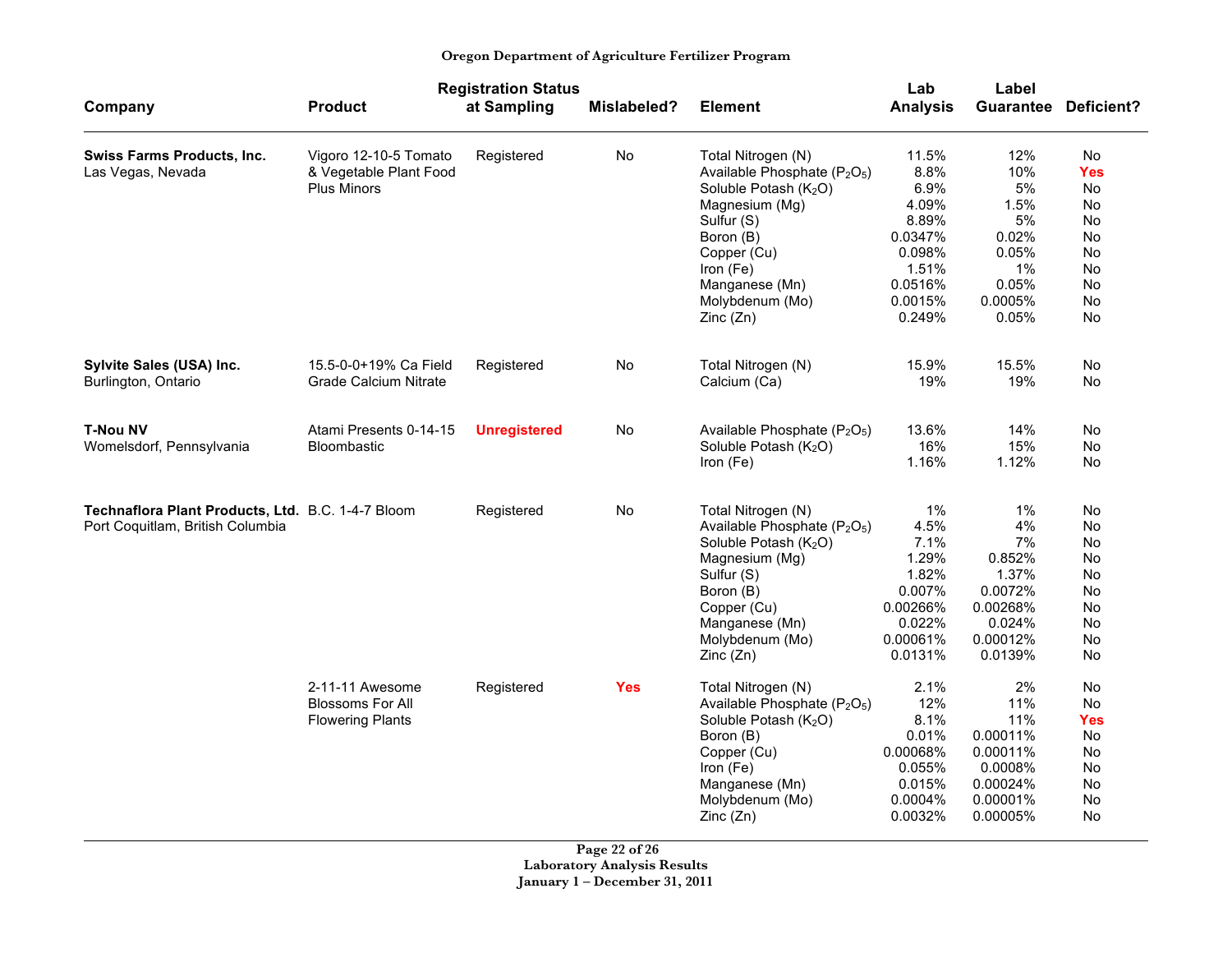|                                                                                          | <b>Registration Status</b>                                                        |                     |             |                                                                                                                                                                                                                              | Lab                                                                                               | Label                                                                           |                                                                                                               |
|------------------------------------------------------------------------------------------|-----------------------------------------------------------------------------------|---------------------|-------------|------------------------------------------------------------------------------------------------------------------------------------------------------------------------------------------------------------------------------|---------------------------------------------------------------------------------------------------|---------------------------------------------------------------------------------|---------------------------------------------------------------------------------------------------------------|
| Company                                                                                  | <b>Product</b>                                                                    | at Sampling         | Mislabeled? | <b>Element</b>                                                                                                                                                                                                               | <b>Analysis</b>                                                                                   | <b>Guarantee</b>                                                                | Deficient?                                                                                                    |
| <b>The Horticultural Choice</b><br><b>Wholesale Garden Supply</b><br>Seattle, Washington | <b>Harvest Moon Organics</b><br>1-10-1 Hermacin                                   | <b>Unregistered</b> | <b>Yes</b>  | Total Nitrogen (N)<br>Available Phosphate (P <sub>2</sub> O <sub>5</sub> )<br>Soluble Potash (K <sub>2</sub> O)                                                                                                              | 0.72%<br>6.8%<br>4.3%                                                                             | 1%<br>10%<br>1%                                                                 | <b>No</b><br><b>Yes</b><br>No                                                                                 |
| <b>Transloc Technologies Pty Ltd</b><br>Davis, California                                | Dutch Master Gold<br>Range Nutrient 4-0-4<br>Flower A Two Part<br><b>Nutrient</b> | Registered          | No          | Total Nitrogen (N)<br>Available Phosphate (P <sub>2</sub> O <sub>5</sub> )<br>Soluble Potash $(K_2O)$<br>Magnesium (Mg)<br>Copper (Cu)<br>Iron (Fe)<br>Manganese (Mn)<br>Zinc(Zn)                                            | 4.7%<br>5.5%<br>5.5%<br>1%<br>0.0025%<br>0.036%<br>0.0051%<br>0.0036%                             | 4%<br>4%<br>4%<br>0.5%<br>0.001%<br>0.03%<br>0.001%<br>0.001%                   | No<br>No<br><b>No</b><br>No<br><b>No</b><br><b>No</b><br>No<br><b>No</b>                                      |
|                                                                                          | Dutch Master Gold<br>0.6-8-5 Flower B<br>Two Part Nutrient                        | <b>Unregistered</b> | <b>Yes</b>  | Total Nitrogen (N)<br>Available Phosphate (P <sub>2</sub> O <sub>5</sub> )<br>Soluble Potash (K <sub>2</sub> O)<br>Magnesium (Mg)<br>Sulfur (S)<br>Boron (B)<br>Copper (Cu)<br>Manganese (Mn)<br>Molybdenum (Mo)<br>Zinc(Zn) | 0.563%<br>7.15%<br>6.5%<br>0.62%<br>1.7%<br>0.0092%<br>0.00017%<br>0.00002%<br>0.0012%<br>0.0001% | $1\%$<br>8%<br>5%<br>0.9%<br>1%<br>0.007%<br>0.001%<br>0.01%<br>0.001%<br>0.01% | No<br><b>No</b><br><b>No</b><br><b>Yes</b><br><b>No</b><br>No<br><b>Yes</b><br><b>Yes</b><br>No<br><b>Yes</b> |
|                                                                                          | Dutch Master Gold<br>Range Replicator<br>0.01-0.008-0.02 Cut<br>Stem Gel          | Registered          | <b>Yes</b>  | Total Nitrogen (N)<br>Available Phosphate (P <sub>2</sub> O <sub>5</sub> )<br>Soluble Potash (K <sub>2</sub> O)<br>Magnesium (Mg)<br>Sulfur (S)                                                                              | 0.03%<br>0.013%<br>0.38%<br>0.0035%<br>0.011%                                                     | 0.01%<br>0.008%<br>0.02%<br>0.0023%<br>0.005%                                   | No<br><b>No</b><br><b>No</b><br>No<br>No                                                                      |
| Two Rivers Terminal, LLC<br>Pasco, Washington                                            | Power-Line Professional<br>Products Zinc<br>Sulfate - Granular                    | Registered          | <b>Yes</b>  | Sulfur (S)<br>Zinc(Zn)                                                                                                                                                                                                       | 17%<br>37.5%                                                                                      | 17%<br>35%                                                                      | No<br>No                                                                                                      |
|                                                                                          | Power-Line Professional<br>Products Power-Bor 15                                  | Registered          | <b>Yes</b>  | Boron (B)                                                                                                                                                                                                                    | 14%                                                                                               | 15%                                                                             | No                                                                                                            |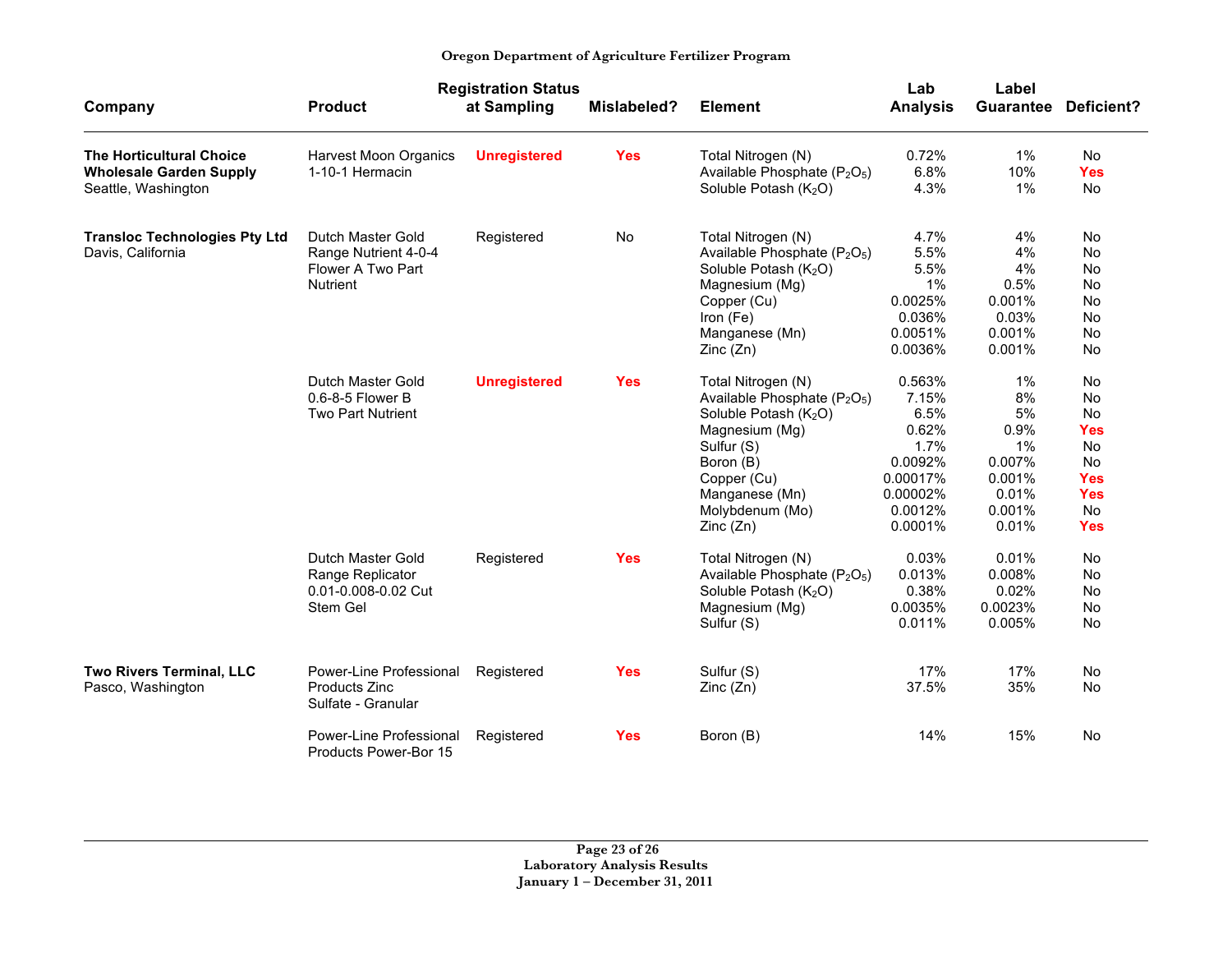|                                                              |                                                                | <b>Registration Status</b> |                    |                                                                                                                                                                                        | Lab                                                              | Label                                                         |                                              |
|--------------------------------------------------------------|----------------------------------------------------------------|----------------------------|--------------------|----------------------------------------------------------------------------------------------------------------------------------------------------------------------------------------|------------------------------------------------------------------|---------------------------------------------------------------|----------------------------------------------|
| Company                                                      | <b>Product</b>                                                 | at Sampling                | <b>Mislabeled?</b> | <b>Element</b>                                                                                                                                                                         | <b>Analysis</b>                                                  |                                                               | <b>Guarantee Deficient?</b>                  |
| <b>Voluntary Purchasing</b><br>Groups, Inc.<br>Bonham, Texas | ferti•lome Chelated<br>Liquid Iron And Other<br>Micronutrients | Registered                 | No                 | Copper (Cu)<br>Iron (Fe)<br>Manganese (Mn)<br>Zinc(Zn)                                                                                                                                 | 0.071%<br>4.38%<br>0.054%<br>0.38%                               | 0.05%<br>3.25%<br>0.15%<br>0.16%                              | No<br>No<br><b>Yes</b><br>No                 |
|                                                              | ferti•lome 14-12-11<br>Rose Food                               | Registered                 | No                 | Total Nitrogen (N)<br>Available Phosphate (P <sub>2</sub> O <sub>5</sub> )<br>Soluble Potash (K <sub>2</sub> O)<br>Boron (B)<br>Copper (Cu)<br>Iron (Fe)<br>Manganese (Mn)<br>Zinc(Zn) | 14%<br>13%<br>11%<br>0.03%<br>0.054%<br>1.7%<br>0.088%<br>0.065% | 14%<br>12%<br>11%<br>0.02%<br>0.05%<br>0.1%<br>0.05%<br>0.05% | No<br>No<br>No<br>No<br>No<br>No<br>No<br>No |
| <b>WestLink Ag</b><br>Meridian, Idaho                        | 3-0-0 WL Crop Boost                                            | Registered                 | No                 | Total Nitrogen (N)                                                                                                                                                                     | 3.6%                                                             | 3%                                                            | No                                           |
| <b>Wilbur-Ellis Company</b><br>Yakima, Washington            | Lighthouse 12-0-0<br><b>Feather Meal Fertilizer</b>            | Registered                 | No                 | Total Nitrogen (N)                                                                                                                                                                     | 13%                                                              | 12%                                                           | No                                           |
|                                                              | Lighthouse 13-0-0<br><b>Blood Meal Fertilizer</b>              | Registered                 | No                 | Total Nitrogen (N)                                                                                                                                                                     | 14%                                                              | 13%                                                           | No                                           |
|                                                              | Lighthouse 5-2-1<br><b>Cottonseed Meal</b><br>Fertilizer       | Registered                 | No                 | Total Nitrogen (N)<br>Available Phosphate (P <sub>2</sub> O <sub>5</sub> )<br>Soluble Potash (K <sub>2</sub> O)                                                                        | 6.8%<br>0.23%<br>1%                                              | 5%<br>2%<br>1%                                                | No<br><b>Yes</b><br>No                       |
|                                                              | Lighthouse 7-4-1<br>High Nitrogen Bat<br>Guano Fertilizer      | Registered                 | No                 | Total Nitrogen (N)<br>Available Phosphate (P <sub>2</sub> O <sub>5</sub> )<br>Soluble Potash (K <sub>2</sub> O)                                                                        | 8%<br>3.9%<br>1.2%                                               | 7%<br>4%<br>1%                                                | No<br>No<br>No                               |
|                                                              | Perfection 16-20-0                                             | Registered                 | No                 | Total Nitrogen (N)<br>Available Phosphate (P <sub>2</sub> O <sub>5</sub> )<br>Sulfur (S)                                                                                               | 17%<br>22%<br>16%                                                | 16%<br>20%<br>13%                                             | No<br>No<br>No                               |
|                                                              | Perfection 12-40-0<br>MicroEssentials SZ                       | Registered                 | No                 | Total Nitrogen (N)<br>Available Phosphate (P <sub>2</sub> O <sub>5</sub> )<br>Sulfur (S)<br>Zinc(Zn)                                                                                   | 12%<br>40%<br>11%<br>1.3%                                        | 12%<br>40%<br>10%<br>1%                                       | No<br><b>No</b><br>No<br>No                  |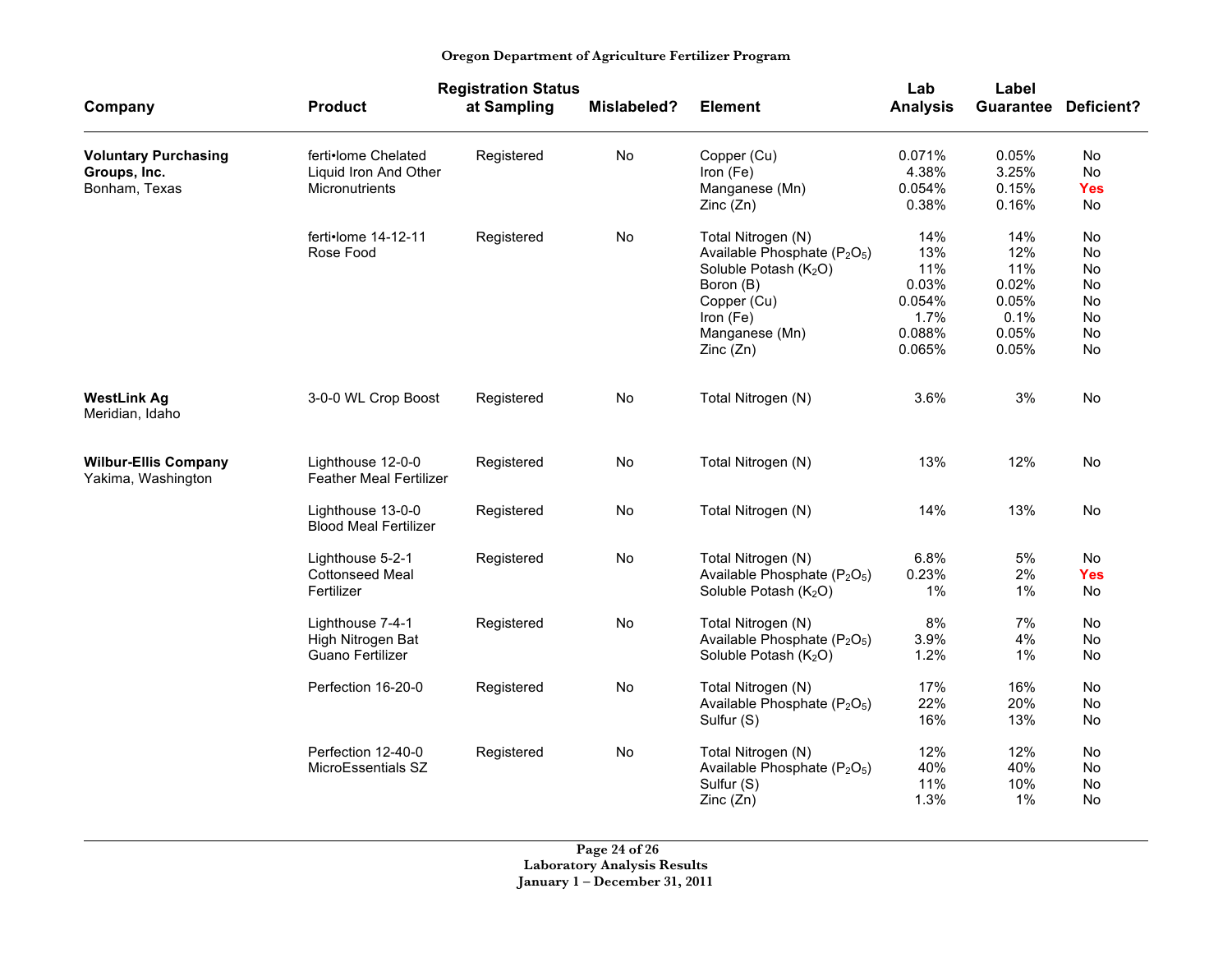|                             | <b>Registration Status</b>   |                     |             |                                                      | Lab             | Label     |                   |
|-----------------------------|------------------------------|---------------------|-------------|------------------------------------------------------|-----------------|-----------|-------------------|
| Company                     | <b>Product</b>               | at Sampling         | Mislabeled? | <b>Element</b>                                       | <b>Analysis</b> | Guarantee | <b>Deficient?</b> |
| <b>Wilbur-Ellis Company</b> | Perfection 11-52-0           | Registered          | No          | Total Nitrogen (N)                                   | 11%             | 11%       | No                |
| Yakima, Washington          |                              |                     |             | Available Phosphate $(P_2O_5)$                       | 51.3%           | 52%       | No                |
|                             | <b>Perfection Pelletized</b> | Registered          | No          | Calcium Carbonate (CaCO <sub>3</sub> )               | 102.4%          | 86%       | No                |
|                             | Lime                         |                     |             | Calcium Carbonate<br>Equivalent (CCE)                | 92%             | 86%       | No                |
|                             |                              |                     |             | Magnesium Carbonate (MgCO <sub>3</sub> ) 1.15%       |                 | 1.4%      | <b>Yes</b>        |
|                             |                              |                     |             | % Passing 100 Mesh Sieve                             | 90%             | 89%       | No                |
|                             |                              |                     |             | % Passing 40 Mesh Sieve                              | 99%             | 99%       | <b>No</b>         |
|                             |                              |                     |             | % Passing 20 Mesh Sieve                              | 100%            | 100%      | No                |
|                             |                              |                     |             | % Passing 10 Mesh Sieve                              | 100%            | 100%      | No                |
|                             |                              |                     |             | Lime Score                                           | 91.52           | 90        | <b>No</b>         |
|                             |                              |                     |             | % Moisture (Max)                                     | 0.12%           | 2%        | No                |
|                             | <b>Perfection Pelletized</b> | Registered          | No          | Calcium (Ca)                                         | 26.57%          | 19.95%    | <b>No</b>         |
|                             | Dolomite                     |                     |             | Magnesium (Mg)                                       | 7.98%           | 10.35%    | <b>Yes</b>        |
|                             |                              |                     |             | Calcium Carbonate (CaCO <sub>3</sub> )               | 66.4%           | 50%       | No                |
|                             |                              |                     |             | Calcium Carbonate<br>Equivalent (CCE)                | 94%             | 102%      | No                |
|                             |                              |                     |             | Magnesium Carbonate (MgCO <sub>3</sub> ) 27.7%       |                 | 40%       | <b>Yes</b>        |
|                             |                              |                     |             | % Passing 100 Mesh Sieve                             | 85.33%          | 94.8%     | No                |
|                             |                              |                     |             | % Passing 40 Mesh Sieve                              | 97.8%           | 98.5%     | No                |
|                             |                              |                     |             | % Passing 20 Mesh Sieve                              | 100%            | 100%      | <b>No</b>         |
|                             |                              |                     |             | % Passing 10 Mesh Sieve                              | 100%            | 100%      | No                |
|                             |                              |                     |             | Lime Score                                           | 92.87           | 95        | <b>No</b>         |
|                             |                              |                     |             | % Moisture (Max)                                     | 0.32%           | 2%        | <b>No</b>         |
| <b>Wilco-Winfield, LLC</b>  | <b>Wilco Fertilizer</b>      | Registered          | No          | Total Nitrogen (N)                                   | 11%             | 11%       | <b>No</b>         |
| Mt. Angel, Oregon           | $11 - 52 - 0$                |                     |             | Available Phosphate (P <sub>2</sub> O <sub>5</sub> ) | 53%             | 52%       | <b>No</b>         |
|                             |                              |                     |             |                                                      |                 |           |                   |
|                             | <b>Wilco Fertilizer</b>      | Registered          | <b>Yes</b>  | Total Nitrogen (N)                                   | 40%             | 40%       | No                |
|                             | 40-0-0 Urea-Sul              |                     |             | Sulfur (S)                                           | 6.4%            | 5%        | <b>No</b>         |
|                             | Prolific Fertilizer Turf     | <b>Unregistered</b> | <b>Yes</b>  | Total Nitrogen (N)                                   | 25.2%           | 26%       | No                |
|                             | Solutions 26-3-11            |                     |             | Available Phosphate (P <sub>2</sub> O <sub>5</sub> ) | 3.1%            | 3%        | <b>No</b>         |
|                             | Proforma Flex-N with         |                     |             | Soluble Potash $(K_2O)$                              | 12%             | 11%       | No                |
|                             | Mesa Duration CR Nitrogen    |                     |             | Sulfur (S)                                           | 8.6%            | 7%        | No                |